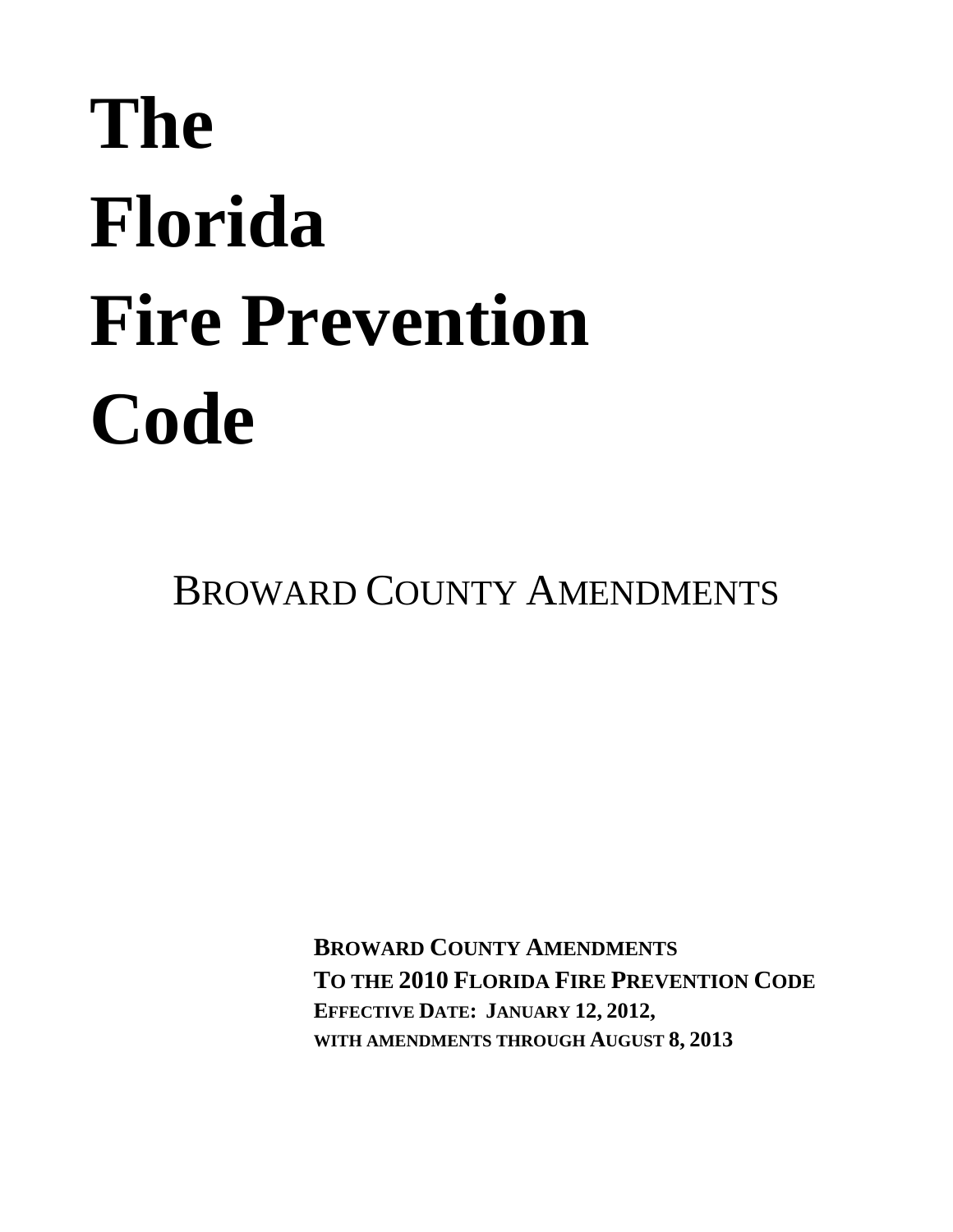## **BROWARD COUNTY BOARD OF RULES AND APPEALS**

## **2013**

## **MEMBERS**

**Gregg D'Attile, Chair Ron Burr, CSI, Vice Chair** 

# **VOTING BOARD MEMBERS**

Mr. Abbas H. Zackria, CSI, Architect Mr. John Famularo, Roofing Contractor Mrs. Shalanda Giles Nelson, General Contractor Mr. Gary Elzweig, P.E, Structural Engineer Mr. Richard Smith, Master Plumber Mr. Jeffrey Lucas, Fire Service Professional Mr. Allan Kozich, P.E., Electrical Engineer Mr. John Sims, Master Electrician Mr. Kenneth B. Wynn, Rep. Disabled Community

### **NON-VOTING ALTERNATES**

Mr. Steven Feller, P.E, Mechanical Engineer Mr. Alberto Fernandez, General Contractor Mr. Daniel Lavrich, P.E, Structural Engineer Assistant Chief Jeff Moral, CFO, Fire Service Mr. David Rice, P.E, Electrical Engineer VACANT, Master Plumber Mr. David Tringo, Master Electrician Mr. William Flett, Roofing Contractor Mr. Donald Zimmer, AIA, Architect

## **STAFF**

## **James DiPietro – Administrative Director Russell White, Esq. – Attorney**

Robert G. Andrews – Chief Code Compliance Officer (Mechanical) Louis Marks – Chief Code Compliance Officer (Electrical) Harry W. (Rusty) Carroll – Chief Code Compliance Officer (Structural) William G. Dumbaugh – Chief Code Compliance Officer (Structural) Bryan C. Parks – Chief Code Compliance Officer (Fire) Otto Viñas – Chief Code Compliance Officer (Plumbing)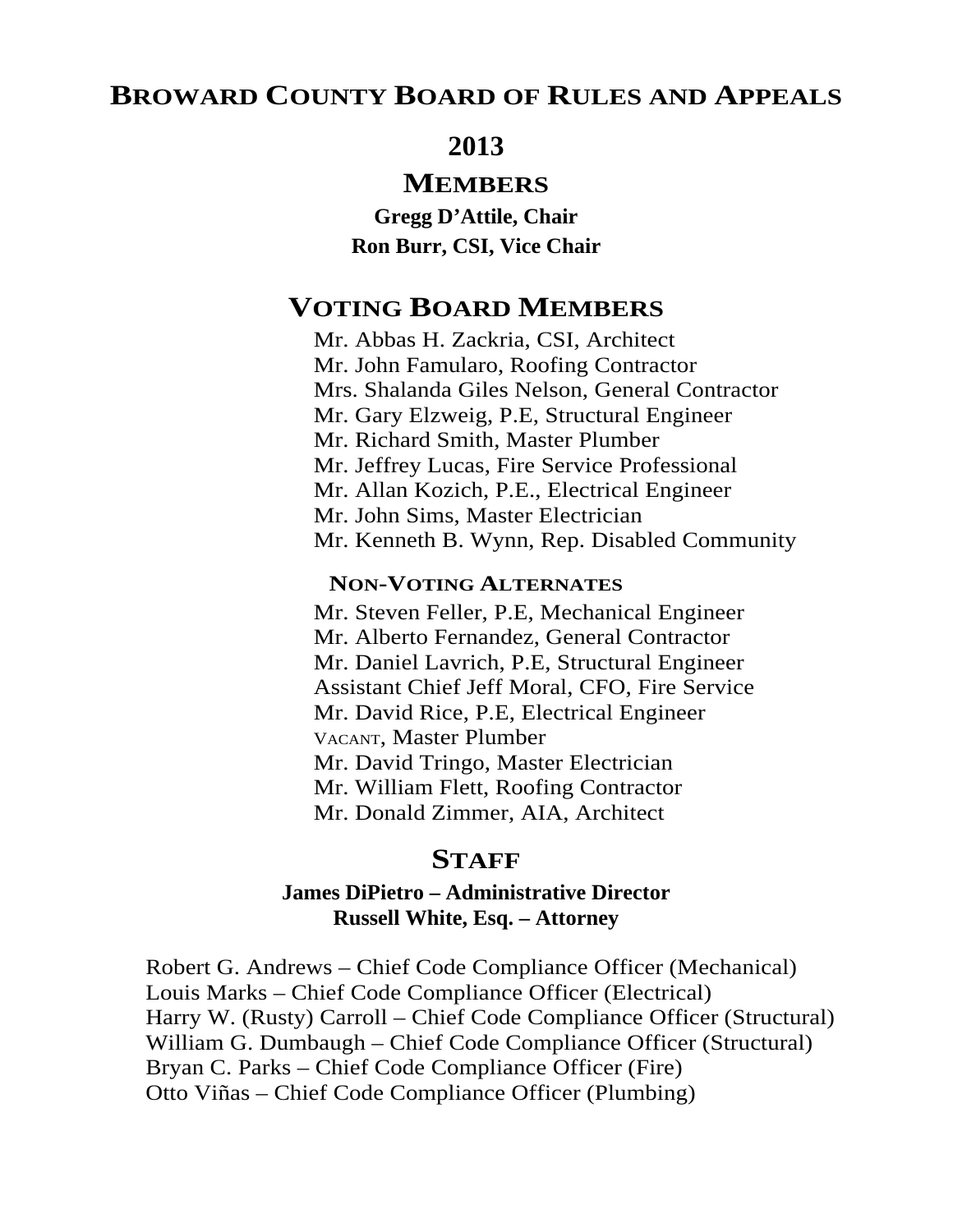## *Broward County Local Amendments to the Florida Fire Prevention Code*

#### **SECTION F-101 GENERAL**

**F-101.1**— **Title.** These regulations shall be known as the Broward County Local Fire Code Amendments to the Florida Fire Prevention Code.

**F- 101.2— Scope.** The provisions of this Chapter shall govern the administration and enforcement theFFPC and the Fire Protection Provisions of this Code and shall apply countywide in both incorporated and unincorporated areas of Broward County, Florida. The provisions of this code shall apply to new and existing buildings or structures, equipment, installations, construction, alteration, movement, enlargement, replacement, repair, use and occupancy, location, maintenance, removal and demolition of every building or structure or any appurtenances connected or attached to such buildings.

 **F-101.2.1 Appendices or Annexes:** Provisions in the appendices or Annexes shall not apply unless specifically adopted by Florida Statute 633.

#### **F-101.2.2 Definitions:**

A. AHJ means Authority Having Jurisdiction shall be a federal, state, local (Building or Fire Department), or individual such as a Building Official, assistant Building Official; Chief Electrical/Mechanical/Plumbing/Structural Inspector; Fire Chief; Fire Marshal/Fire Code Official; or Broward County Board of Rules and Appeals.

- **B. BCFCC** means Broward County Fire Code Committee
- **C. BORA** means the Broward County Board of Rules and Appeals
- **D. Engineer** means licensed professional engineer, licensed in the State of Florida
- **E. FBC** means the Florida Building Code

**F. FFPC** means the Florida Fire Prevention Code including the Broward County Local Fire Amendments to the Florida Fire Prevention Code

**G. State** means State of Florida

**F-101.3** —**Intent.** The purpose of the FFPC is to establish the minimum requirements to safeguard the public health,

safety and general welfare through structural strength, means of egress, facilities, stability, sanitation, adequate light and ventilation, energy conservation, and safety to life and property from fire and other hazards attributed to the built environment including alteration, repair, removal, demolition, use and occupancy of buildings, structures or premises, and by regulating the installation and maintenance of all electrical, gas, mechanical and plumbing systems, which may be referred to as service systems and to provide safety to fire fighters and emergency responders during emergency operations.

**F-101.4 — Violations and Penalties.** Any person, firm or corporation, who shall violate a provision of the FFPC or a Fire Protection Provision of this Code or fail to comply therewith, or with any of the requirements thereof, shall be guilty of a misdemeanor. Each such person shall be deemed guilty of a separate offense for each and every day or portion thereof during which any violation of any of the provisions of the FFPC or any Fire Protection Provisions of this Code is committed or continued, and upon conviction of any such violation, such person shall be punishable by a fine of not less than fifty (\$50) nor more than five hundred (\$500) dollars, or by imprisonment not exceeding sixty days, or by both such fine and imprisonment.

**F-101.5--- Quality control.** Quality control of materials and workmanship is not within the purview of the FFPC or this Code except as it relates to the purposes stated herein.

**F-101.6--- Referenced Codes.** The other codes listed in and referenced elsewhere in the FFPC, all Fire Codes, and the Fire Protection Provisions of this Code shall be considered part of the requirements of the FFPC to the prescribed extent of each such reference.

**F-101.6.1 Fire prevention.** For provisions related to fire prevention, refer to the FFPC as referenced in Florida Statute 633, Broward County Local FFPCs as adopted and the Fire Protection Provisions of this Code as referenced above. The FFPC shall apply to matters affecting or relating to structures, processes and premises from the hazard of fire and explosion arising from the storage, handling or use of structures, materials or devices; from conditions hazardous to life, property or public welfare in the occupancy of structures, or premises; and from the construction, extension, repair, alteration or removal of fire suppression and alarm systems or fire hazards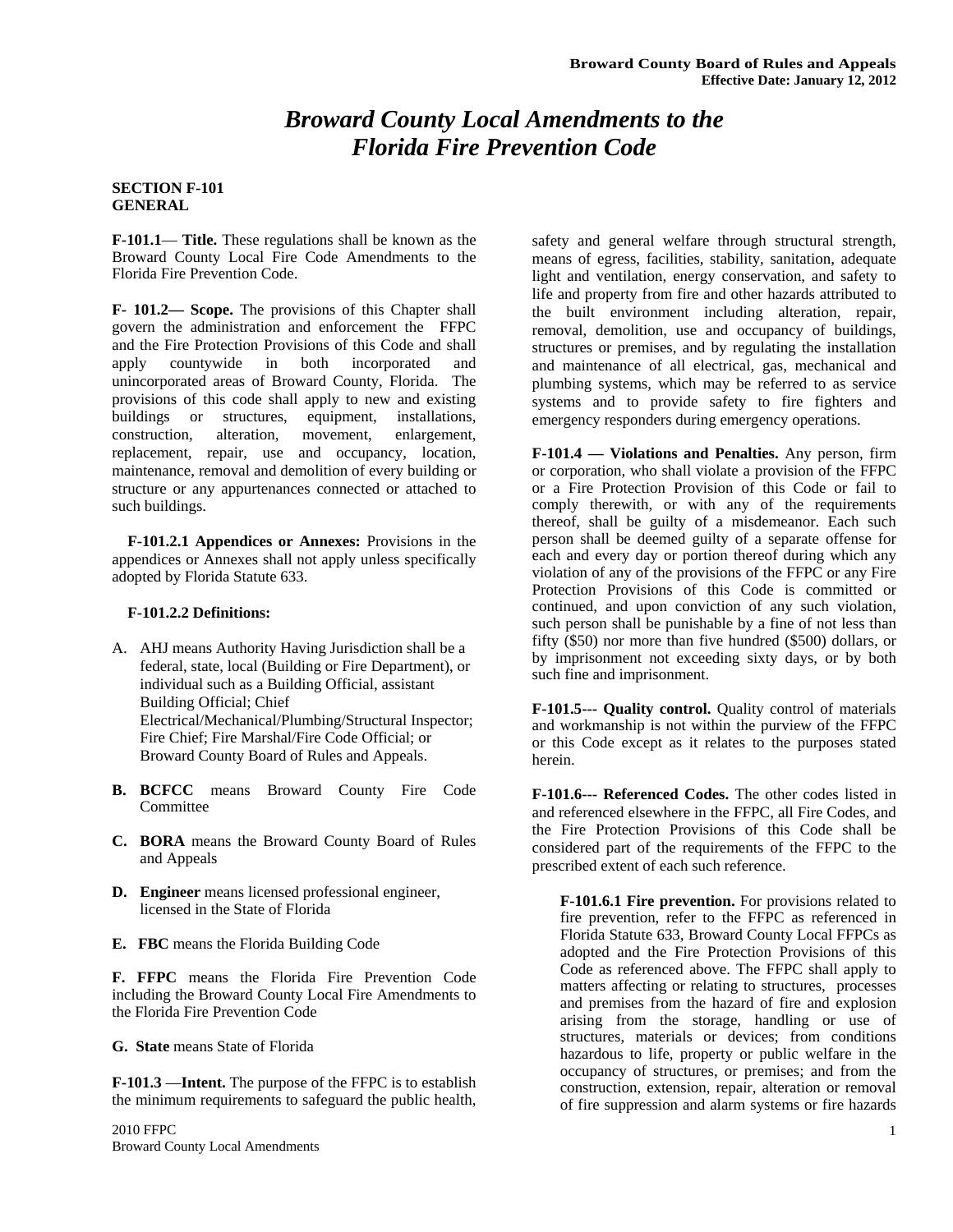in the structure or on the premises from occupancy or operation.

**F-101.7** — **Units of measure.** The inch/pound system of measurement is applicable to the FFPC, all Fire Codes, and the Fire Protection Provisions of this Code. Metric units indicated in parenthesis following inch-pound units are approximate equivalents and are provided for informational purposes only.

**F-101.8 Federal and state authority.** The FFPC, all Fire Codes, and the Fire Protection Provisions of this Code shall not be held to deprive any Federal or State agency, or any applicable governing Fire Department of any power which it had on the effective date of the adoption of the FFPC, Fire Protection Provisions of this Code, or of any remedy then existing for the enforcement of its orders.

#### **SECTION F-102 APPLICABILITY**

**F-102.1 General.** Where, in any specific case, different sections of this Code specify different materials, methods of construction or other requirements, the most restrictive shall govern. Where there is a conflict between a general requirement and a specific requirement, the specific requirement shall be applicable.

**F-102.1.1** FFPC and the Fire Protection Provisions of this Code, does not apply to, and no code enforcement action shall be brought with respect to, zoning requirements, land use requirements and owner specifications or programmatic requirements which do not pertain to and govern the design, construction, erection, alteration, modification, repair or demolition of public or private buildings, structures or facilities or to programmatic requirements that do not pertain to enforcement of, FFPC and Fire Protection Provisions of this Code.

#### **SECTION F-103 Fire Chief, Bureau of Fire Prevention Fire Marshal, Fire Code Official, Fire Plans Examiner, and Fire Inspector**

**F- 103 — Bureau of Fire Prevention:** A Bureau of Fire Prevention shall be established within the fire department, under the direction of the Fire Chief, which shall consist of such fire department personnel as may be assigned thereto, by the Fire Chief, in accordance with the requirements prescribed herein. The function of this bureau shall be to assist the Fire Chief in the administration and enforcement of the FFPC, Fire Protection Provisions of this Code, and the Fire Protection Provisions of this Chapter. Personnel assigned to the bureau as the Fire Marshal / Fire Code Official, Fire Plans Examiner, and/or Fire Inspector shall be certified by BORA.

**F 103.1 — Appointmen**t o**f Fire Marshal/ Fire Code Official:** There shall be appointed by the Fire Chief certain fire prevention personnel to be qualified as set forth in this Chapter as part of the FFPC to be qualified as Fire Marshal / Fire Code Official. Personnel assigned to the bureau as Fire Marshal / Fire Code Official, Fire Plans Examiner, and / or Fire Inspectors shall be State Certified Firefighters, State Certified Fire Inspectors, and certified by BORA. For state certification and recertification refer to Florida State Statute 633.

**Exception:** At Fire Chief's discretion, a person may be given up to eighteen (18) months to become a Florida Certified Firefighter, from the date of hire.

**F- 103.2 Powers and Duties of a Fire Marshal /Fire Code Official:** The Fire Chief shall duly authorize his/her representative of the fire department to exercise the powers and perform the duties of the Chief. He/she shall also be known as Fire Marshal/Fire Code Official. The Fire Marshal/Fire Code Official shall be authorized and directed to enforce the Fire Protection Provisions of this Code and the FFPC, and the sole authority to render interpretations of the Fire Protection Provisions of this Code and the FFPC, and to adopt policies and procedures in order to clarify the application of its provisions, and shall have responsibility for the administration and enforcement of the FFPC and Fire Protection Provisions of this Code. Such interpretations, policies, and procedures shall be in compliance with the intent and purpose of the Fire Protection Provisions of this Code and the FFPC. Such policies and procedures shall not have the effect of waving requirements specifically provided for in the Fire Protection Provisions of this Code and FFPC. It shall be his/her duty and responsibility to enforce and coordinate the work of all subordinates such as Fire Plans Examiners and Fire Inspectors. Based on current technology that the Fire Marshal/Fire Code Official does not have to be personally present at the fire department as long as he/she is available by telephone/computer etc. and can perform their duties. In the event that the Fire Marshal/Fire Code Official is not available to perform his/her duties, the Fire Chief may appoint an interim Fire Marshal/Fire Code Official provided such person is qualified as set forth in Section F-103.3 of this Code and the FFPC. The Fire Chief or Fire Department shall notify in writing BORA of the starting date and period of time that the Interim Fire Marshal/Fire Code Official will assume the Fire Marshal/Fire Code Official's duties. The name of the Interim Fire Marshal/Fire Code Official will be recorded by BORA but he/she will not be issued a certification card as a Fire Marshal/Fire Code Official. The Fire Marshal/Fire Code Official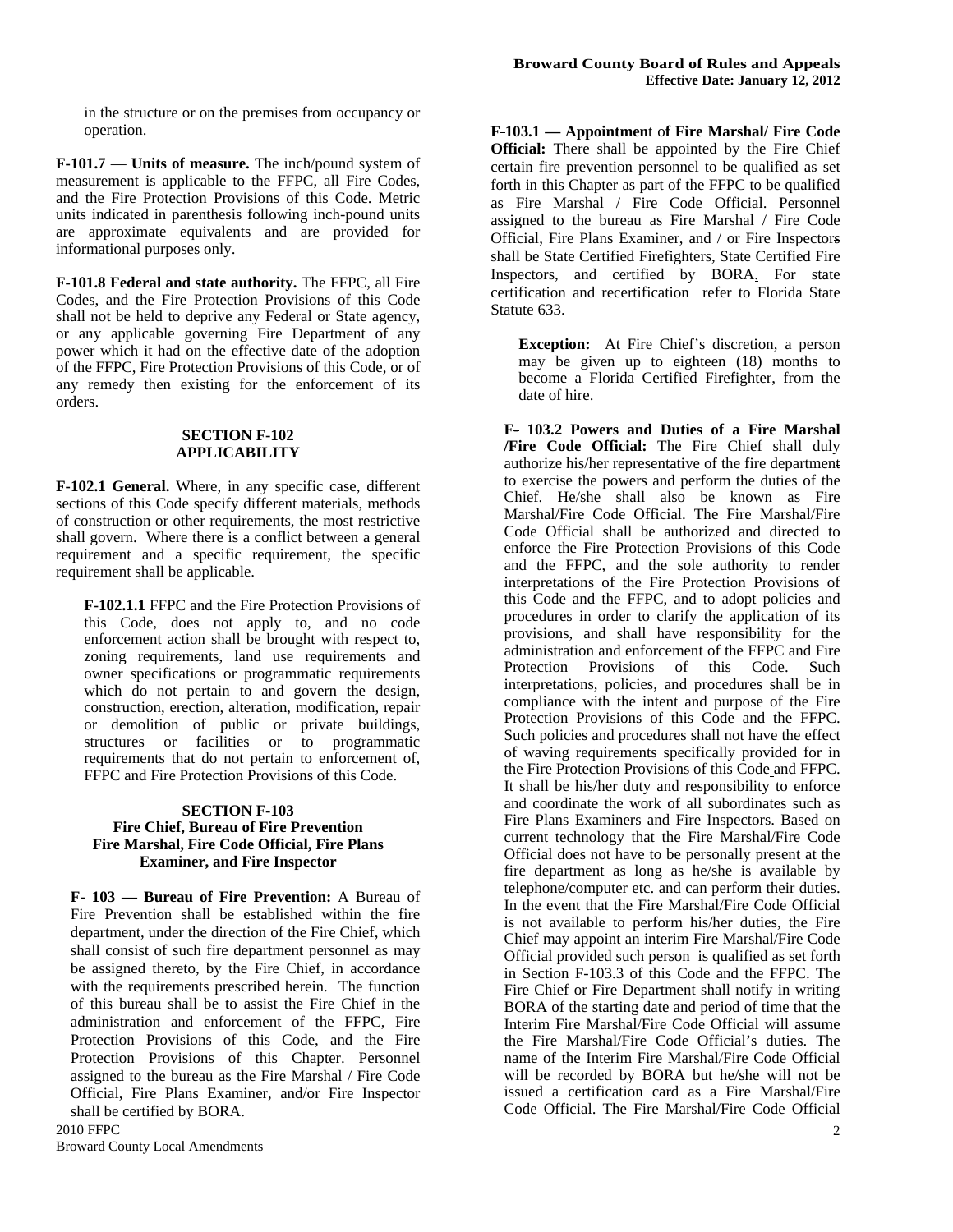shall be subject to the powers vested by Florida State Statute 633 and BORA in this Code. If there is one Fire Plans Examiner or Fire Inspector hired by an inspection authority, that Plans Examiner or Inspector shall be a Fire Marshal/ Fire Code Official.

**F-103.2.1** Under the Fire Chief's direction, the fire department shall enforce the Fire Protection Provisions of this Code and the FFPC and all Fire Codes pertinent to the prevention of fires, suppression or extinguishing of fires, storage, use<br>and handling of explosive, flammable, of explosive, flammable, combustible, toxic, corrosive and other hazardous gaseous, and solid and liquid materials. These inspections shall include, but are not limited to:

- **F-103.2.1.1** The inspection of equipment and maintenance of automatic, manual and other fire alarm systems and fire extinguishing equipment;
- **F-103.2.1.2** The maintenance and regulation of fire escapes;
- **F-103.2.1.3** The maintenance of fire protection and the elimination of fire hazards on land and in buildings, structures and other property, including those under construction;
- **F-103.2.1.4** The means and adequacy of each exit in the event of fire or similar emergency, from factories, schools, hotels, lodging houses, asylums, hospitals, churches, halls, theaters, amphitheaters and all other places in which people work, live or congregate from time to time for any purpose; and
- **F-103.2.1.5** The investigation of the origin, cause, and circumstances of fires.

**F-103.2.3** No enforcing agency may issue any permit for construction, erection, alteration, repair, or demolition until the Building Official, in conjunction with the appropriate fire plans examiner, has reviewed the plans and/or specifications for such proposal and both officials have found the plans and/or specifications to be in compliance with the FFPC and the applicable fire safety standards as determined by the local authority in accordance with the FFPC and Chapter 633, Florida Statutes. In the event that agreement cannot be reached between the Building and Fire Officials, the dispute shall be referred to the BCFCC for review and recommendation to BORA.

2010 FFPC **F-103.2.4** It shall be the duty of the Fire Chief of the Fire Department to inspect or cause to be inspected by his/her duly authorized representatives of the Fire Prevention Bureau, as often as may be necessary, but not less than annually, during normal business hours, for the establishment in question, all buildings and premises, including common or public areas of condominium buildings, except the interior of private residential

Broward County Local Amendments

#### **Broward County Board of Rules and Appeals Effective Date: January 12, 2012**

dwelling units, (unless invited therein by the owner or occupant thereof), as well as all public aisles, corridors, halls, rooms, storage areas, or other nonresidential areas of such buildings, for the purpose of ascertaining and causing to be corrected, any condition liable to cause fire or any violation of the provisions or intent of the FFPC, by providing written notice of the code sections violated, and to otherwise enforce any violation of the Fire Protection Provisions of this Code and the FFPC. Whenever the Fire Chief or his/her duly authorized representatives of the Fire Department determines that a violation exists, the person responsible for maintaining the building or area where such violation exists, shall be given reasonable written notice of such violation, and if the violation continues, a presumption of a violation of the Fire Protection Provisions of this Code and the FFPC, shall be created against the person responsible for maintaining the building or area where such violation exists. Rejections shall include specific reference to the Code Section upon which rejection is based in writing.

**F-103.2.5 Right of Entry.** Upon presentation of proper credentials, the Fire Chief, Fire Marshal/Fire Code Official, or his/her duly authorized representative may enter, at any reasonable time, any building, structure or premises for the purpose of making any inspection or investigation, which under the Fire Protection Provisions of this Code and the FFPC with the exception to private residential dwelling units.

**F-103.2.6 Stop-Work Orders.** If the Fire Chief becomes aware of a hazardous condition, which presents immediate danger to life, he/she shall be authorized to order the hazard removed or remedied immediately, and shall be empowered to order the closing of the building or place where such danger to life violation exists, until such time as same has been corrected. Any failure of immediate compliance shall empower the Fire Chief, or his/her duly authorized representative finding such hazardous condition creating immediate danger to life, to close such building or cause same to be closed and the people herein evacuated and barred from reentering until such time as such immediate danger to life has been corrected. The Fire Chief, or his/her duly authorized representative is given the authority to order any gas company, power company, or other utility company, to disconnect its service to any building or buildings containing gas or power installations, where such installations, in the opinion of the Fire Chief, or his/her duly authorized representative creates an immediate danger to life, and to otherwise close or evacuate such building and to bar reentry thereto, until such installation is repaired or replaced and such hazard to life ceases to exist. Rejections shall include specific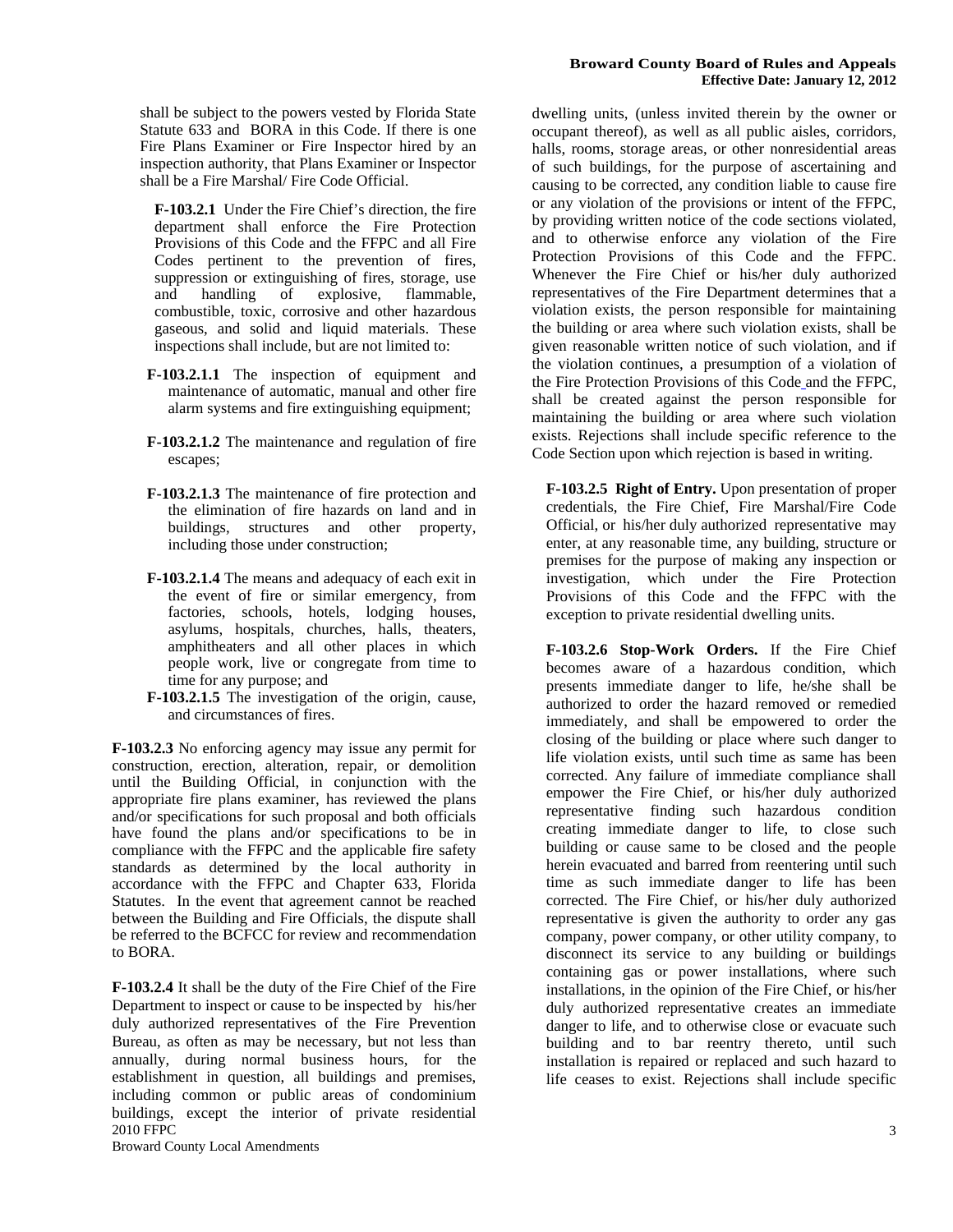reference to the Code Section upon which rejection is based in writing.

**F-103.2.7** The Fire Chief or his/her duly authorized representative upon the complaint of any person or whenever he/she shall deem it necessary, shall inspect any buildings and premises within their jurisdiction.

**F-103.2.8** Approval of Fire Department accessibility and all tests of fire alarm detection and suppression systems, smoke evacuation systems and life safety systems shall be conducted prior to final structural inspection and issuance of Certificate of Occupancy.

**F-103.2.9 Orders To Eliminate Dangerous Or Hazardous Conditions:** Whenever the Fire Chief or his/her duly authorized representative shall find in any building or upon any premises, dangerous or hazardous conditions or materials, including, but not limited to violations of the requirements encompassed in Chapter 633, Florida Statutes, or the following Paragraphs, he/she shall order such violations and dangerous conditions or materials removed or remedied.

**F-103.2.9.1** Dangerous or unlawful amounts of combustible or explosive or otherwise hazardous materials.

**F-103.2.9.2** Hazardous conditions arising from defective or improperly installed equipment for handling or using combustible or explosive or otherwise hazardous materials.

**F-103.2.9.3** Dangerous accumulation of rubbish, wastepaper, boxes, shavings, or other flammable materials.

**F-103.2.9.4** Accumulations of dust or waste material in air conditioning or ventilation systems or of grease in kitchen or other exhaust ducts.

**F-103.2.9.5** Obstructions to, on, or under fire escapes, stairs, passageways, or doors, liable to interfere with the operations of the fire department or egress of occupants; locked exits shall constitute an unsafe condition.

*Exception: unless permitted by the Fire Protection Provisions of this Code and the FFPC.* 

**F-103.2.9.6** Obstruction to windows. Where windows are required to provide the second means of escape from a room or area, the following are prohibited.

**F-103.2.9.6.1** Bars that cannot be opened from the inside.

**F-103.2.9.6.2** Other obstructions such as security grill.

*Exception: Only one (1) window is required to meet the above where two (2) windows are in the same room or area.* 

**F-103.2.10** Any building or other structure which, for want of repairs, lack of adequate exit facilities, automatic or other fire alarm apparatus or fire extinguishing equipment, or by reason of age or dilapidated condition, or from any other cause, create a hazardous condition.

**F-103.2.11** Any building or structure vacated or unoccupied shall be properly secured to prevent entry by unauthorized persons.

**F-103.2.12** The improper storage, transporting or handling of all classes of flammable or combustible liquids or otherwise hazardous substances any place within the enforcing jurisdiction.

**F-103.3 Certification of Fire Marshal/Fire Code Official.** The Fire Marshal/Fire Code Official shall be certified by BORA and shall meet one or more of the following qualifications:

**F-103.3.1** An Engineer and/or a Degree in Fire Science and/or a Degree in Fire Prevention and shall have been certified as County Fire Inspector for three (3) years.

**F-103.3.2** A County Certified Fire Plans Examiner with at least five (5) years of experience within the jurisdiction of FFPC.

**F-103.3.3** Ten (10) years' experience as a Fire Inspector, with at least five (5) years of experience which shall have been within the jurisdiction of FFPC and shall be a Broward County and State of Florida Certified Fire Inspector.

**F-103.3.4** Have been fulfilling the duties of a Fire Marshal/Fire Code Official with five years continuous service as such.

**F-103.4 Fire Plans Examiner.** As set forth herein:

**F-103.4.1 Appointment of a Fire Plans Examiner.**  There shall be appointed by the Fire Chief of each fire department certain fire prevention personnel to be qualified as set forth in this Chapter as part of the FFPC to serve as a Fire Plans Examiner. To be eligible for appointment as a Fire Plans Examiner, such person shall be certified by BORA.

**F-103.4.2 Powers and Duties of the Fire Plans Examiner.** Such employee shall have the duties and powers as delegated by the Fire Chief except that the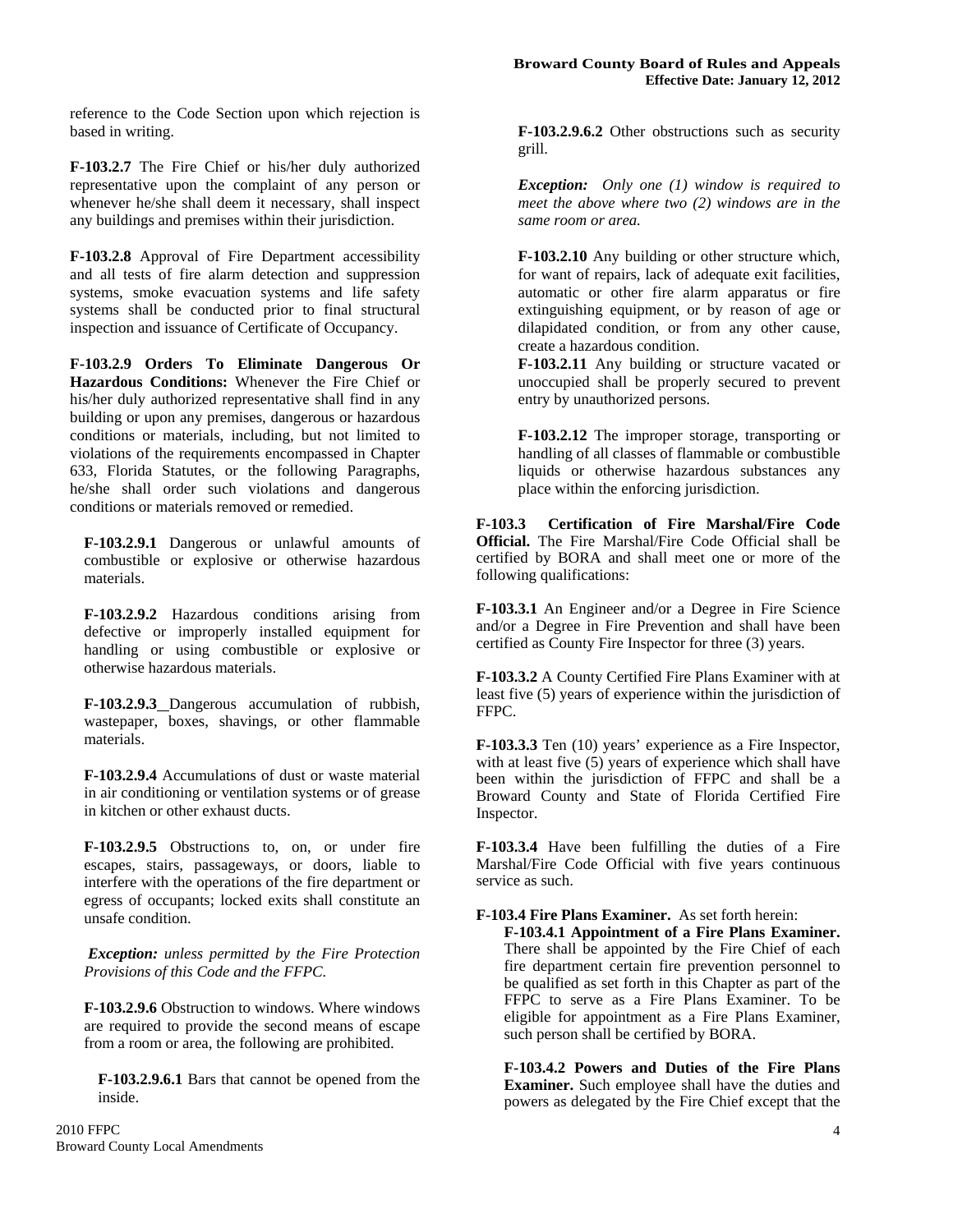Fire Chief may not delegate authority to subordinates to interpret provisions of the Fire Protection Provisions of this Code, FFPC, and all Fire Codes which authority is assigned to the Fire Marshal/Fire Code Official. A Fire Plans Examiner, if properly qualified, may be certified and assigned duties in more than one category. Prior to the issuance of any permit for construction, erection, alterations, repair, or demolition, the Fire Plans Examiner shall review all plans and/or specifications in conjunction with the Building Department. One and two family detached residential dwelling units shall not be subject to plan review by the Fire Plans Examiner as described in this section or inspection by the Fire Plans Examiner as described in F.S. 633.081. When approvals by other agencies having authority may logically be required to be affixed to the plans and/or specifications before approval by the Fire Plans Examiner, such approval shall be affixed to the plans and/or specifications before examination by the Fire Plans Examiner. If the application or plans and/or specifications do not conform to the requirements of all pertinent laws or regulations, the Fire Plans Examiner shall reject such application in writing, stating the reasons therefore and citing the relevant code section(s) of the FFPC. Plans and/or specifications that are rejected, as stated herein above, shall be returned for correction. Pen notations<br>on mechanically reproduced plans and/or on mechanically reproduced specifications may be accepted for only minor corrections. If the applications, plans and/or specifications, upon examination, are found to comply with the requirements of the Fire Protection Provisions of this Code, the FFPC, and all Fire Codes, the plans and/or specifications shall be signed and marked approved. Fire Department acceptance of fire and life safety features in buildings after performance objectives are met is required, prior to certificate of occupancy being issued.

**F-103.4.3 Certification of a Fire Plans Examiner.** The Fire Plans Examiner shall be certified by BORA and shall meet one or more of the following qualifications:

**F-103.4.3.1** An Engineer and/or a Degree in Fire Science, and/or a Degree in Fire Prevention and having practiced for a minimum of three (3) years.

**F-103.4.3.2** Five (5) years of experience as a Fire Inspector and shall be a Broward County and State of Florida Certified Fire Inspector.

**F-103.4.3.3** Ten (10) years of experience as a firefighter, three (3) years of which shall have been in the jurisdiction of the Fire Protection Provisions of this Code and the FFPC and shall be a Broward County and State of Florida Certified Fire Inspector.

**F-103.4.3.4** Have been fulfilling the duties of a Fire Plans Examiner with five (5) years continuous service as such.

#### **F-103.5 Fire Inspector.** As set forth herein:

**F-103.5.1 Appointment of a Fire Inspector.** There shall be appointed by the Fire Chief of each fire department certain fire prevention personnel to be qualified as set forth in this Chapter as part of the FFPC to serve as a Fire Inspector. To be eligible for appointment as a Fire Inspector, such person shall be certified by BORA.

**F-103.5.2 Powers and Duties of the Fire Inspector.**  Such employee shall have the duties and powers as delegated by the Fire Chief except that the Fire Chief may not delegate authority to subordinates to interpret the Fire Protection provisions of this Code, the FFPC, and all Fire Codes which authority is assigned to the Fire Marshall/Fire Code Official. A Fire Inspector, if properly qualified, may be certified and assigned duties in more than one category. Under the Fire Chief's direction, the Fire Inspector shall enforce all local ordinances of the jurisdiction pertinent to the prevention of fires, suppression or extinguishing of fires, storage, use and handling of explosive, flammable, combustible, toxic, corrosive and other hazardous gaseous, solid and liquid materials. The inspection of equipment and maintenance of automatic, manual, other fire alarm systems, fire extinguishing equipment, and the maintenance and regulation of fire escapes. The maintenance of fire protection and the elimination of fire hazards on land and in buildings, structures and other property, including those under construction. The means and adequacy of each exit in the event of fire or similar emergency, from factories, schools, hotels, lodging houses, asylums, hospitals, churches, halls, theaters, amphitheaters and all other places in which people work, live or congregate from time to time for any purpose. The investigation of the origin, cause, and circumstances of fire(s). If defects, omissions or violations exist on any other part of the system relating to work for which approval is requested, the issuance of the Approval shall be withheld until corrections have been made to the defective portion of the system, and the same are made to comply with this Fire Code. The Fire Inspector shall serve notice to the Fire Contractor/representative or owner/representative in writing, stating the reasons therefore and citing the relevant code section(s).

**F-103.5.3 Certification of a Fire Inspector.** Application for certification shall be on a form containing such pertinent information as is considered relevant to BORA. To be eligible for appointment as Fire Inspector, such person shall be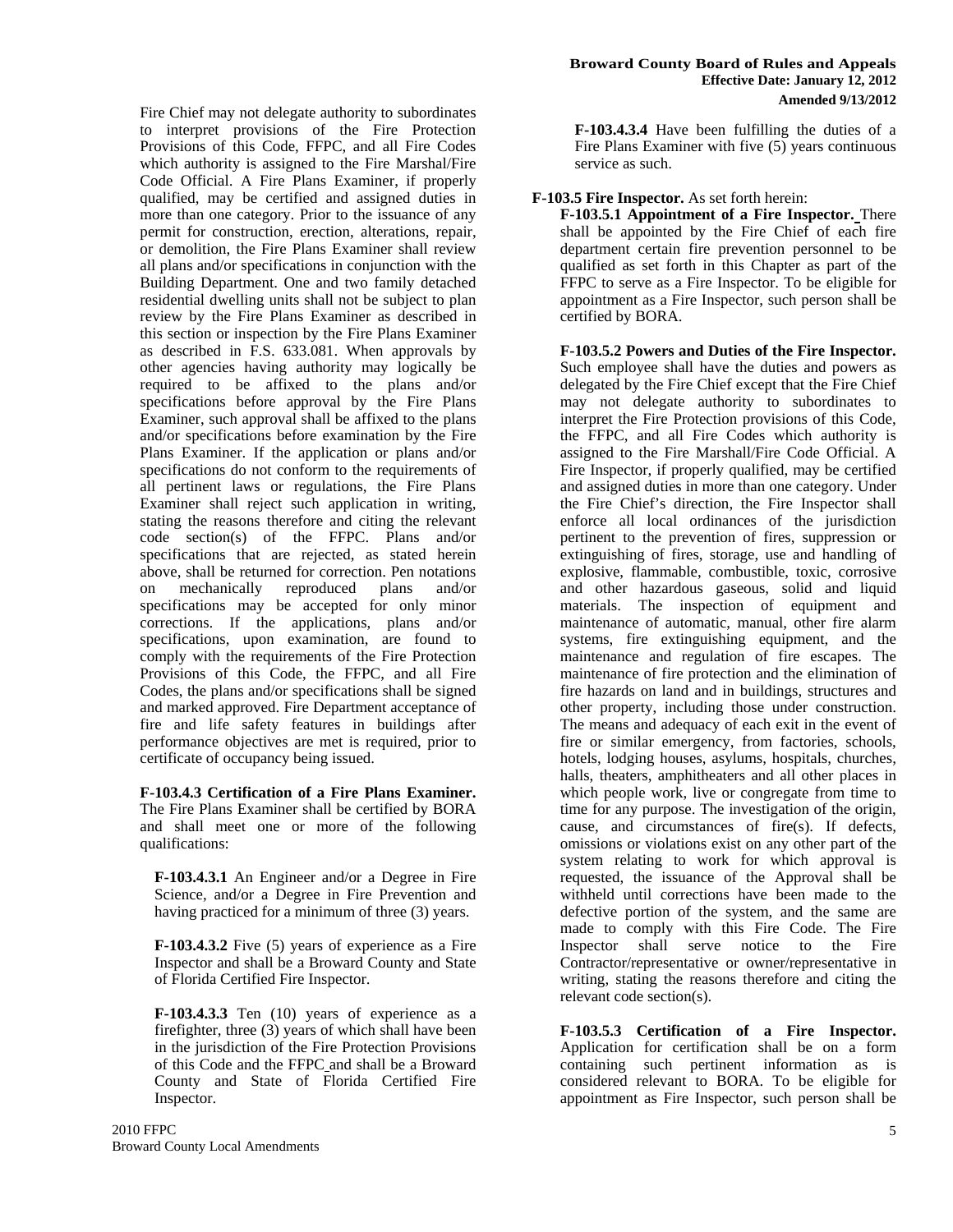certified by BORA and shall meet the following qualifications:

**F-103.5.3.1** Be a certified Firefighter as defined by the Florida Firefighters Standards Council and shall be a state certified Fire Inspector.

**F-103.5.3.2** Pass a written competency examination approved by BORA, to be given in May and November of each year, or the test may be given when requested by at least six (6) applicants.

**F-103.6 Certification.** All Fire Department Inspection Personnel shall be certified by BORA.

**F-103.6.1 Certification Fee:** If applicable, each application shall be accompanied by a check in the amount appropriate for each discipline according to the BORA Fee Schedule for Certification, payable to "Broward County Commissioners."

**F-103.6.2** Broward County Certification is valid for a period of three years and shall expire on the same date as their State of Florida Fire Inspector Certification.

**F-103.6.3** The certification of Fire Department Inspection Personnel may be revoked, for cause, by BORA. BORA may deny, refuse to renew, suspend, or revoke the BORA certificate of a Fire Marshal/Fire Code Official, Fire Plans Examiner, or Fire Inspector if it finds that any of the following grounds exist:

**A.** Any cause for which issuance of a certificate could have been refused had it then existed and been known to BORA.

**B**. Violation of Florida Statutes 633 or any local fire code amendments.

**C.** Falsification of records relating to the certificate. **D.** Having been found guilty of or having pleaded guilty or

nolo contendere to a felony, whether or not a judgment of conviction has been entered.

**E.** Failure to meet any of the renewal requirements.

**F.** Having been convicted of a crime in any jurisdiction which directly relates to the practice of the fire code inspection, plan review, or administration.

**G.** Making or filing a report or record that the certificate holder knows to be false, or knowingly inducing another to file a false report or record, or knowingly failing to file a report or record required by the state or local law, or knowingly impeding or obstructing such filings, or knowingly inducing another person to impede or obstruct such filing.

**H.** Failure to properly enforce applicable fire codes

2010 FFPC or permit requirements within this state which the certificate holder knows are applicable by committing

#### **Broward County Board of Rules and Appeals Effective Date: January 12, 2012 Amended: August 8, 2013**

willful misconduct, gross negligence, gross misconduct, repeated negligence, or negligence resulting in a significant danger to life or property.

**I.** Accepting labor, service, or materials at no charge or at a noncompetitive rate from any person who performs work that is under the enforcement authority of the certificate holder and who is not an immediate family member of the certificate holder. For the purpose of this paragraph, the term "immediate family member" means a spouse, child, parent, sibling, grandparent, aunt, uncle, or first cousin of the person or the person's spouse or any person who resides in the primary residence of the certificate holder.

BORA upon verification of the above grounds, shall immediately notify the Fire Marshal, Fire Code Official, Fire Plans Examiner, and/ or Fire Inspector involved, who, upon notification from BORA, shall appear before the Board to explain why his/her certification should not be revoked.

**F-103.6.4** Personnel assigned to the bureau as Fire Inspectors shall be State of Florida Certified Firefighters, State of Florida Certified Fire Inspectors. For certification refer to Florida State Statute 633.

**F-103.7 Recertification.** All Fire Department Inspection Personnel, shall be recertified by BORA.

**F-103.7.1** To be recertified all Fire Marshal/Fire Code Officials, Fire Plans Examiners, Fire Inspectors or a combination thereof who are presently certified by BORA, shall meet the following criteria:

**F-103.7.1.1** Be presently employed by a governmental fire entity within Broward County.

**F-103.7.1.2** Recertification shall have the same anniversary date as provided in Florida Statutes, Chapter 633.081, with the completion of fifty-five (55) sixty (60) contact hours in continuing education every  $three \text{ (3)}$  four (4) consecutive years on Fire Protection and Fire Safety, which are approved by BORA.

**F-103.7.1.3** Personnel assigned to the bureau as Fire Inspectors shall be State of Florida Certified Firefighters, and State of Florida Certified Fire Inspectors. For certification or recertification refer to Florida State Statute 633.

**F-103.7.2** If certification is not renewed and allowed to lapse, application for recertification shall be accompanied with proof that 18.33 (15) contact hours per year, under the preceding 4 years in continuing education has been met. If the certification is not renewed within 8 years the individual must retake the state fire safety inspectors training, take the local exam, and shall submit be on a form containing such pertinent information as is considered relevant to BORA.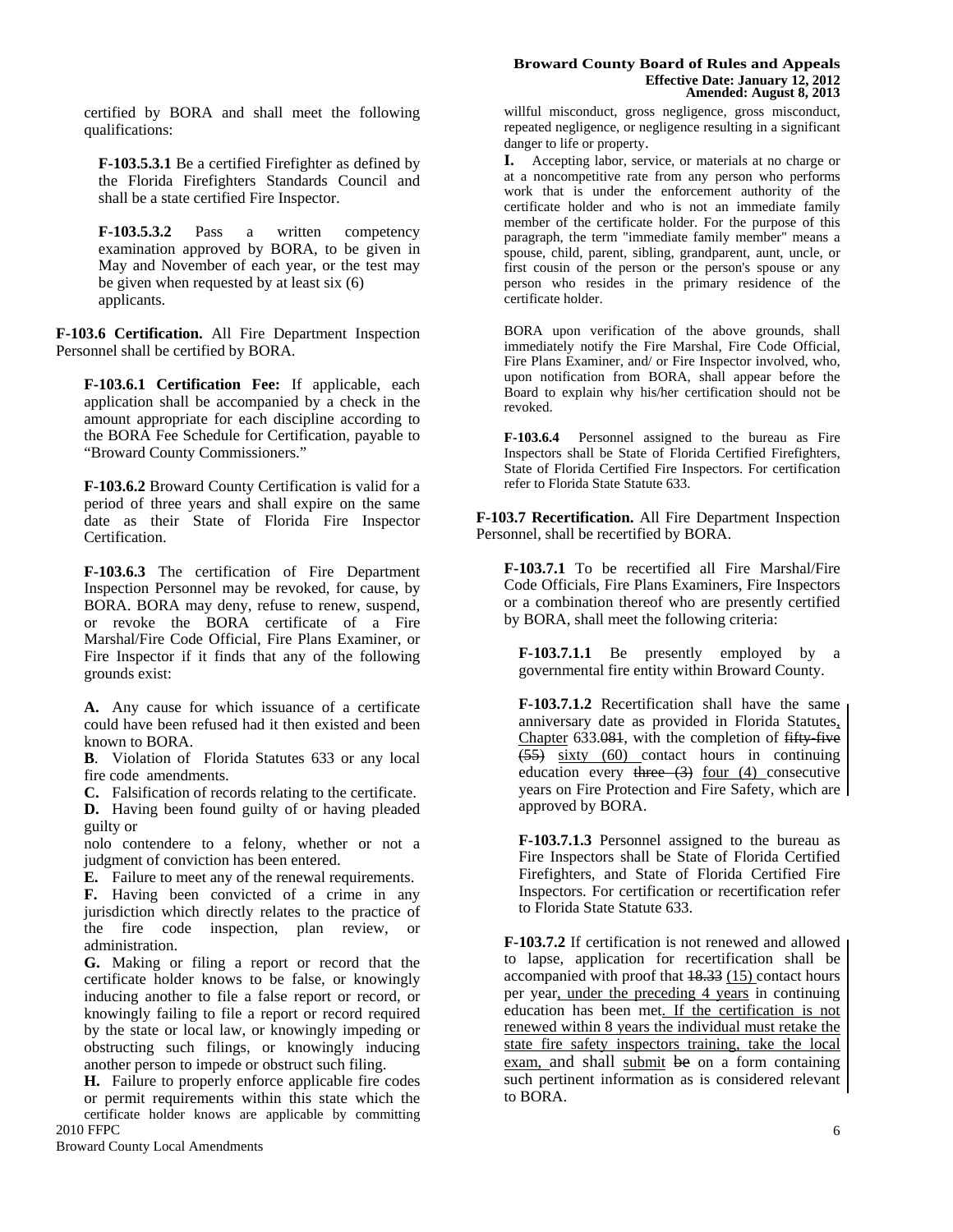**F-103.7.3 Recertification Fee:** If applicable, each application shall be accompanied by a check in the amount appropriate for each discipline according to the BORA Fee Schedule for Recertification, payable to "Broward County Commissioners."

#### **SECTION F-104 Broward County Board of Rules and Appeals**

#### **F-104 — Broward County Board of Rules and Appeals.**

 **F-104.1** The Broward County Board of Rules and Appeals shall maintain a staff position to coordinate the enforcement of the Fire Protection Provisions of this Code, the FFPC, and all Fire Codes thereto. This person shall be known as the Chief Fire Prevention Code Compliance Officer and shall be certified as Fire Marshal/Fire Code Official.

**F104.2 The Fire Code Compliance Officer** shall have the authority to make inspections in the discipline and shall be responsible to see that the Fire Protection Provisions of this Code, the FFPC, and all Fire Codes are being uniformly enforced by all AHJs (building and fire departments) in Broward County.

#### **SECTION F-105 Broward County Fire Code Committee**

#### **F-105— Broward County Fire Code Committee:**

**F-105.1** In order to determine the suitability of alternate materials and type of construction, to provide for reasonable interpretations of the Fire Protection Provisions of this Code, the FFPC, and all Fire Codes, and to assist in the control of the life/safety in buildings and structures, there is hereby created a Broward County Fire Code Committee, to make recommendations to BORA.

**F-105.2** Membership: The BCFCC shall consist of:

- (1) One Mechanical Engineer, Florida P.E.
- (2) One Architect, Florida Registered
- (3) One Fire Sprinkler Contractor
- (4) One Representative of Persons with disabilities
- (5) One Master Electrician
- (6) Four Fire Service (Florida Certified Fire Inspectors)
- (7) One Fire Service Member of the Board of Rules and Appeals
- (8) One Contractor, Certified to Install Fire Alarms
- (9) One General Contractor
- (10) One Florida P.E., Electrical Discipline
- (11) One Mechanical Contractor
- (12) One Consumer Advocate
- (13) One Florida P.E., Structural Discipline,

2010 FFPC Broward County Local Amendments (14) One Chief Plumbing Inspector

**F-105.3** Membership, such as membership of the BCFCC, will be for one year (with members being able to succeed themselves through reappointment by BORA Chairperson). The Chairperson of BORA will select all members, including the Chairperson of the BCFCC. The Chairperson of the BCFCC shall be a Fire Service member of BORA.

#### **F-105.4 — Appeals from the Decisions of the Fire Chief and/or Building Official:**

**F-105.4.1** The BCFCC shall review all appeals from the decisions of the Fire Chief and/or Building Official wherein such decision is on matters regulated by the Fire Protection Provisions of this Code, the FFPC, and all Fire Codes. Appeals can be submitted by any person who has reason to believe they have been treated unfairly by the enforcement of the Fire Protection Provisions of this Code, the FFPC, and all Fire Codes.

**F-105.4.2** Procedures for Appeals: The BCFCC shall review the appeal prior to hearing by BORA and shall make recommendations to BORA for resolution of the appeal. BORA shall then hear the appeal and make a final ruling.

#### **F-105.5— Procedures in County Court /Code Enforcement Board:**

When charges are filed based upon a violation under this code, such charges, prepared under the direction of the city, state, or county attorney, shall be heard by a county judge or Code Enforcement Board, within the time prescribed under county court procedures or Code Enforcement Board. Such conditions shall constitute an immediate danger to life.

#### **SECTION F-106 Authority Fire Chief, Fire Marshal/Fire Code Official, or his/her duly authorized representative**

#### **F-106— Authority:**

**F-106.1** The Fire Chief, Fire Marshal/Fire Code Official, or his/her duly authorized representative shall investigate the origin, cause, and circumstances of every fire occurring within their AHJ. Such investigation shall begin immediately upon the occurrence of a fire, and the Fire Chief, Fire Marshal/Fire Code Official, or his/her duly authorized representative shall be immediately notified of the facts. The Fire Chief, Fire Marshal/Fire Code Official, or his/her duly authorized representative shall take charge immediately of the physical evidence and shall notify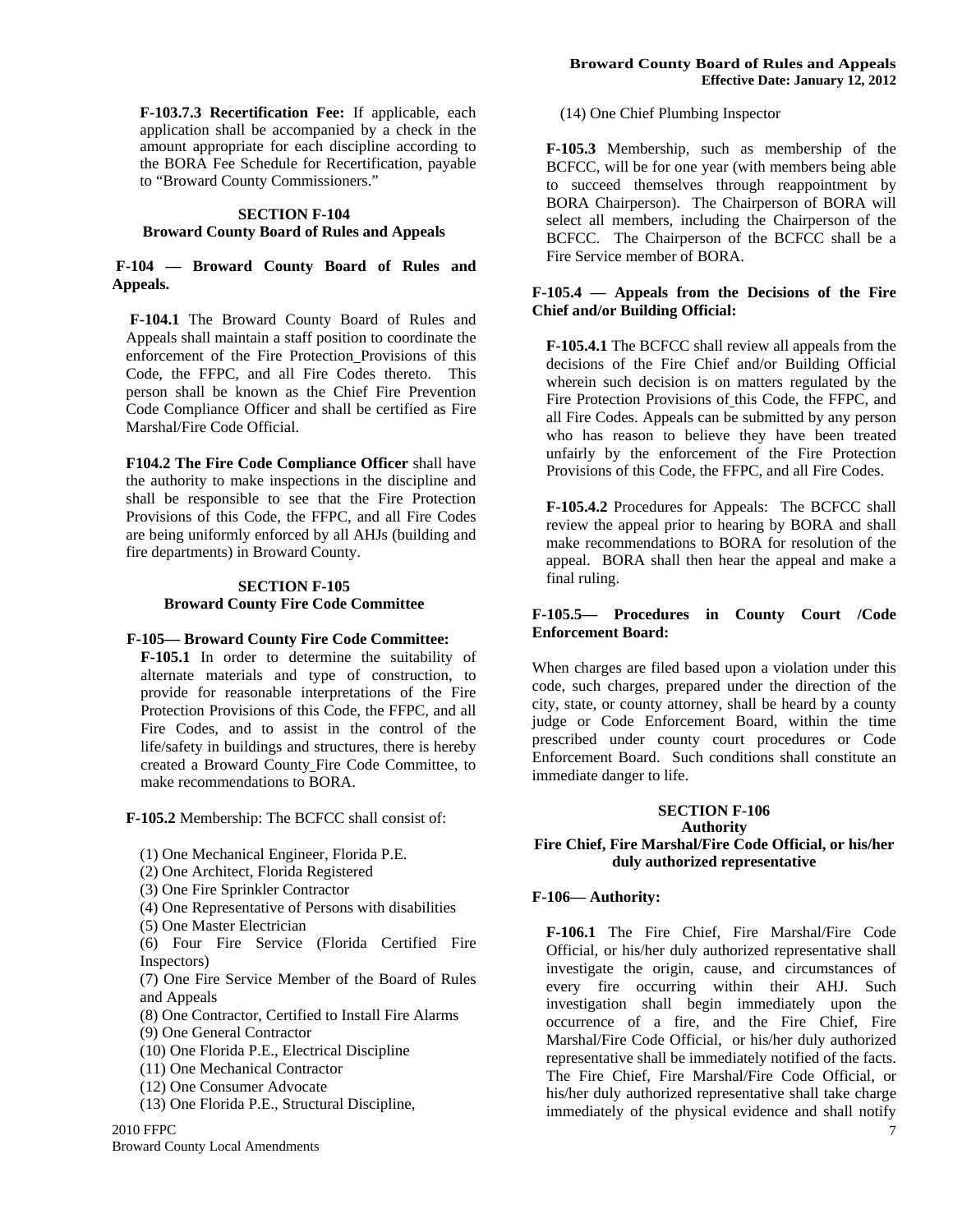the proper authorities designated by law to pursue the investigation of such matters. The Fire Chief, Fire Marshal/Fire Code Official, or his/her duly authorized representative shall further cooperate with the authorities in the collection of evidence and in the prosecution of the case.

**F-106.2 —Notices and Orders. T**he Fire Chief, Fire Marshal/Fire Code Official, or his/her duly authorized representative shall issue all necessary notices or orders to ensure compliance with the Fire Protection Provisions of this Code, the FFPC, and all Fire Codes.

**F-106.2.1** A building, structure, occupancy, premises, or vehicle shall not be used when in violation of the Fire Protection Provisions of this Code, the FFPC, and all Fire Codes.

**F-106.2.2** Unlawful Continuance of Fire/Life Safety Hazard: Any person or persons operating or maintaining any occupancy, premises or vehicle subject to this Code who shall permit any fire and/or life safety hazard to exist on premises or property under their control, and who shall fail to take immediate action to abate such hazards, when ordered or notified to do so by the Fire Chief, Fire Marshal/Fire Code Official, or his/her duly authorized representative, shall be guilty of a second degree misdemeanor. Criminal enforcement of the Fire Protection Provisions of this Code, the FFPC, and all Fire Codes shall remain with local law enforcement departments and officials charged with enforcement of the criminal laws of the State.

**F-106.2.3 Concealed Work:** The Building Official or his/her duly authorized representative and/or Fire Marshal/Fire Code Official or his/her duly authorized representative may order portions of the structure frame of a building and/or structure to be exposed for inspection when, in his/her opinion, there is a good reason to believe that a building or portion thereof is in an unsafe or dangerous condition or that there is willful or negligent concealment of a violation of this Code, the Fire Protection Provisions of this Code, the FFPC, and all Fire Codes.

#### **F-106.3— Removal or Destruction of Signs or Tags:**

**F-106.3.1** It shall be unlawful to remove or tamper with any seal, warning tag, or lock placed on an article, appliance, vehicle, meter, tank, or building by the building department or the fire department, without first obtaining permission to do so by the AHJ

**F-106.3.2** It shall be unlawful for any person to tamper with or change the position of any utility valve, switch, wiring, piping, meter, or connection, or alter any utility service in any way, unless properly authorized to do so.

#### **SECTION F-107 Standby Fire Watch**

#### **F-107— Standby Fire Watch:**

**F-107.1** Whenever in the opinion of the Fire Chief, Fire Marshal/Fire Code Official, or his/her duly authorized representative, it is essential for public safety in any place of public assembly or any other place where people congregate, due to the number of persons, or the nature of the performance, exhibition, display, contest or activity, the Fire Chief may require the owner, agent or lessee to employ one or more certified Fire Inspectors or Firefighters, as required and approved by the Fire Chief, to be on duty at such place. Said Fire Inspectors/Firefighters shall be subject to the Fire Chief's and/or his duly authorized representative orders at all times, when so employed, and remain on duty during the times such places are open to the public, or when such activity is being conducted. Before each performance or the start of such activity, said Fire Inspector/Firefighter shall inspect all required fire/life safety equipment, to insure that such equipment is in proper working order, and shall keep diligent watch for any emergency that should arise. Should any emergency arise, the Fire Inspector/Firefighter shall take whatever action necessary to protect the occupants and public from injury or any life threatening condition.

#### **SECTION F-108 Tents, Air-Supported Structures, Temporary Structures And Uses**

#### **F-108 — Tents and Air-Supported Structures**

**F-108.1 Places Of Assembly:** For the purpose of this Section, a place of assembly shall include any circus, sideshow, carnival, tent show, theater, skating rink, dance hall or any other exhibition, production, engagement or offering, or other place of assembly in or under which 50 or more persons may gather for any purpose.

**F-108.1.1 General.** The Building Official is authorized to issue a special building permit for the erection of temporary structures such as seats, canopies, tents and fences used in construction work or for temporary purposes such as reviewing stands. Such permits shall be limited as to time of service, but shall not be permitted for more than 180 days. Such structures shall be completely removed upon the expiration of the time limit stated in the permit.

#### **F-108.1.2 Conformance.**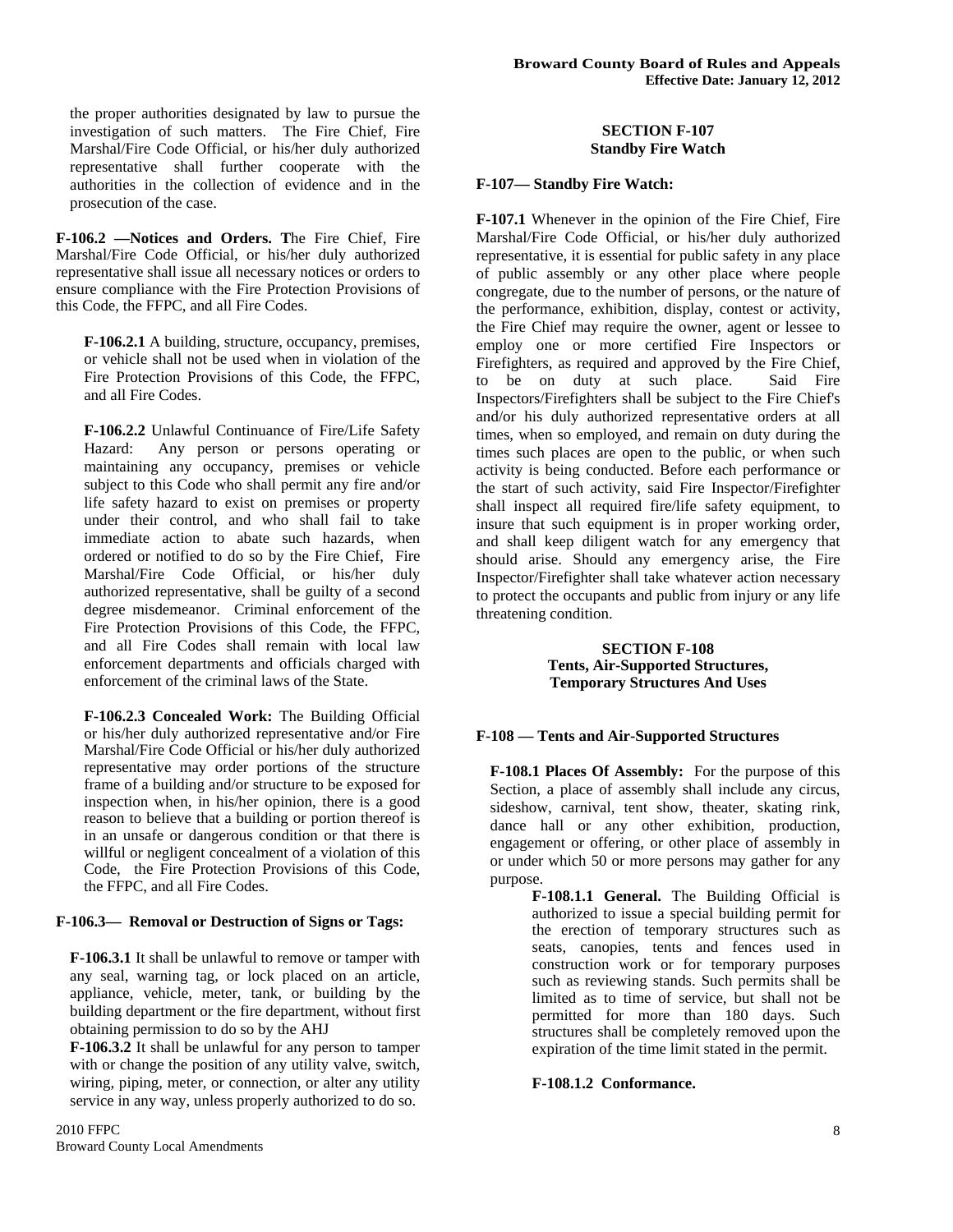Temporary structures and uses shall conform to the structural strength, fire safety, means of egress, accessibility, light, ventilation and sanitary requirements of this Code and the FFPC as necessary to ensure public health, safety and general welfare.

**F-108.2 Parking of Vehicles:** Automotive equipment that is not necessary to the operation of the tent show performance shall not be parked within 20 feet of the tent or air-supported structure. No other automotive equipment or internal combustion engines shall be located within 50 feet of the tent except upon a public street.

#### **F-108.3 Smoking and Open Flame:**

**F-108.3.1** Approved "NO SMOKING" signs shall be conspicuously posted.

**F-108.3.2** An approved receptacle for the disposal of lighted smoking materials shall be provided at all entrances to tents and air-supported structures.

**F-108.4 Fire Extinguishers and other Fire-Protection Equipment:** Fire extinguishers and other fire protection equipment shall be provided in every tent or air-supported structure as follows:

**F-108.4.1** A minimum of one 4A-10B:C type extinguisher shall be provided in every tent or air supported structure having a floor area less than 2,000 square feet and also one in each additional 2,000 square feet or fraction thereof.

**F-108.4.2** At least one 40-B:C type fire extinguisher shall be provided for each power generator or transformer and at locations where flammable or combustible liquids are used, stored or dispensed.

#### **F-108.5 - Storage Of Flammable Or Combustible Liquids:**

Flammable or combustible liquid shall not be stored in a tent or air-supported structure nor less than 50 feet from any tent or air-supported structure used for public assembly.

**F-108.6 Housekeeping:** Hay, straw, trash and other flammable material shall not be stored less than 35 feet from any tent or air-supported structure, except as authorized by the authority having jurisdiction.

#### **F-108.7 Seating Arrangements:**

**F-108.7.1 Bonding of chairs.** All loose seats, folding chairs or similar seating facilities that are not fixed to the floor shall be bonded together in groups of not less than six. Exceptions:

**(1)** When not more than 500 such seats, chairs or facilities are provided, bonding thereof may be deleted.

**(2)** The bonding of chairs shall not be required when tables are provided, as when the occupancy is used for dining or similar purposes.

**F-108.7.2** Securing of chairs, folding and telescoping seat seating, reviewing stands, grandstands, and bleachers shall be in accordance with NFPA 102, 1995 Edition.

#### **F-108.8 — Awnings and Canopies:**

**F-108.8.1** Awnings, canopies, and similar products whether attached or detached from a building shall have a flame spread rating of 25 or less.

#### **F-108.9— Vehicular Access:**

**F-108.9.1** Fire access roads shall be surfaced with solid pavement, grass turf reinforced by concrete grids, or by similar type surfaces approved by the authority having jurisdiction, designed to accommodate fire apparatus weighing a minimum of 32 tons.

**F-108.9.2** Buildings having ramps and/or elevated roadways shall have posted weight limit signs showing maximum load capacity.

#### **F-108.10— Vehicles on Display:**

**F-108.10.1** When a vehicles is on display inside an occupancy other than a mall or place of assembly, the fuel tanks shall be removed.

**F-108.10.2** When a vehicle is on display inside a mall or place of assembly, all fuel tank openings shall be locked and sealed in an approved manner to prevent the escape of vapors; fuel tanks shall not contain in excess of one-half their capacity or contain in excess of 38 L (10 gal) of fuel, whichever is less. At least one battery cable shall be removed from the batteries used to start the vehicle engine, and the disconnected battery cable shall then be taped.

**F-108.10.3** These requirements shall not apply to automotive showrooms.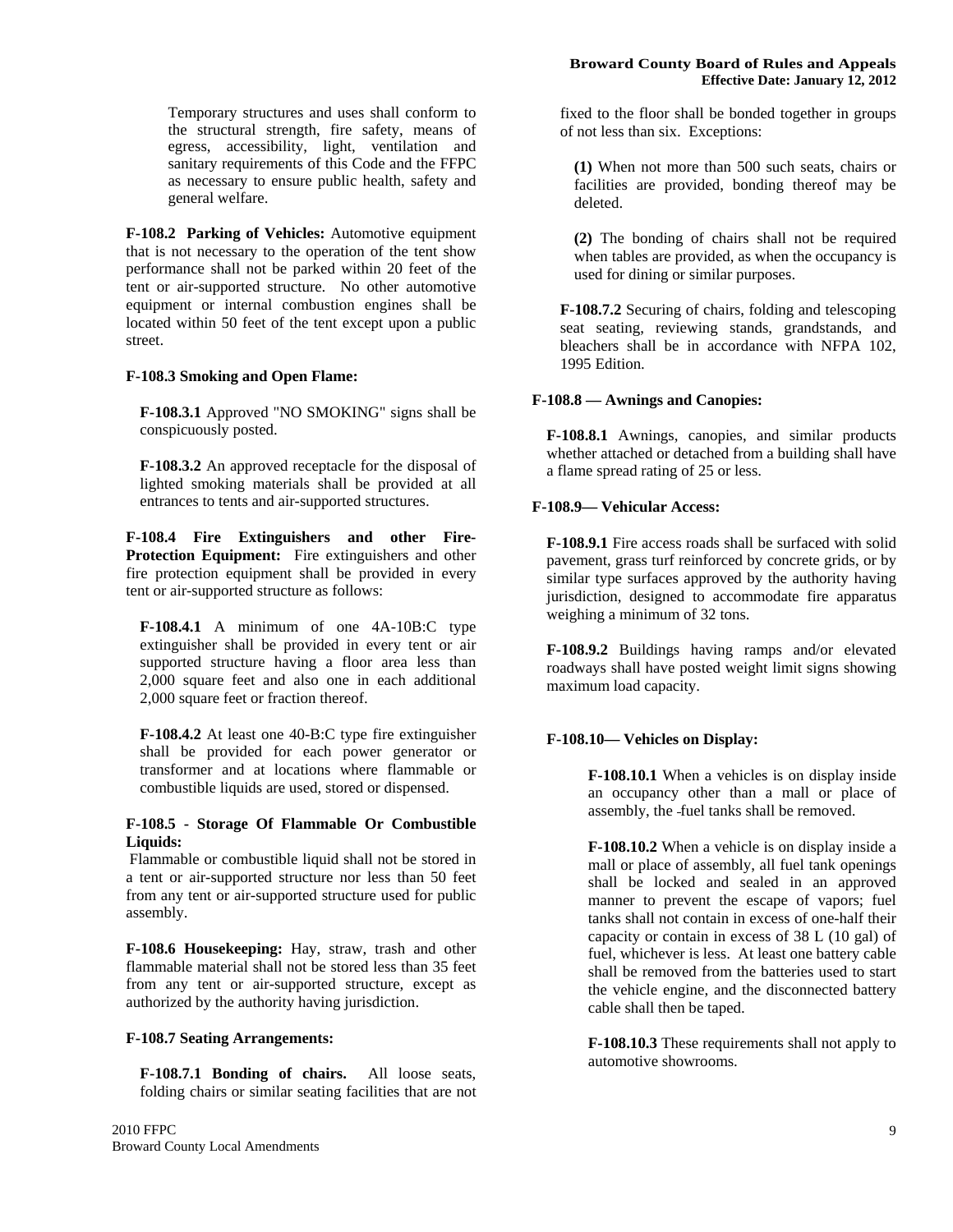#### **SECTION F-109 Storage of Readily Combustible Materials**

#### **F-109— Storage of Readily Combustible Materials:**

**F-109.1** Storage of combustibles in buildings shall be orderly and shall not be within two feet (2') of the ceiling.

**F-109.2** Storage in the open shall not be more than twenty feet (20') in height, shall be so located with respect to adjacent buildings as not to constitute a hazard, and shall be compact and orderly.

#### **SECTION F-110 High Pile Combustible Stock**

**F-110 — High Pile Combustible Stock: This Section shall apply to the storage of high-pile combustible stock.** 

#### **F-110. 1 Classification of Contents**:

Commodity classification shall be as defined and in accordance with NFPA 13.

#### **F-110. 2 Roof Vents, Venting Ratios and Draft Stops:**

**F-110.2.1** Roof vents and draft stops shall be installed when the area used for high piled combustible stock exceeds 2,500 square feet, inclusive of aisles.

**F-110.3** Roof vents and draft stops are not required when the area is protected by an approved automatic fire sprinkler system.

**F-110.3.1** The design and installation of roof vents and draft stops shall be as specified in this Code except as herein provided.

**F-110.3.2** Vents shall be installed in the roof, except that perimeter venting in the exterior walls by the use of automatic opening windows will be permitted to

vent roof areas within 75 feet of an exterior wall. The top of such windows shall be located within one (1) foot of the roof or ceiling level and the windows shall be not less than 30 inches nor more than 60 inches in depth. Roof areas more than 75 feet from an exterior wall shall be provided with roof vents. Venting shall be provided in accordance with the following table.

| Hazard         | Vent  | Area  | Maximum             |  |
|----------------|-------|-------|---------------------|--|
| Classification | to    | Floor | Spacing             |  |
|                | Area  |       | <b>Between</b>      |  |
|                |       |       | <b>Vent Centers</b> |  |
| Classes I, II, | 1:100 |       | 120 Feet            |  |
| Ш              |       |       |                     |  |
| Class IV       | 1:50  |       | 100 Feet            |  |
| Special Hazard | 1:30  |       | 75 Feet             |  |
| Commodities    |       |       |                     |  |

**F-110. 3.3** The minimum dimension of any roof vent shall be not less than four (4) feet.

**F-110. 3.4** Vents shall consist of automatic roof vents or automatic opening windows equipped with a fusible link designed to release at 165 degrees F.

**F-110. 3.5** Draft stops shall be provided to aid the operation of roof vents.

**F-110. 3.6** Draft stops shall be at least six (6) feet in height and shall be of approved materials. For Classes I, II, and III commodities, draft stops shall divide the under roof area into sections not to exceed 10,000 square feet. For Class IV and Special Hazard Commodities, draft stops shall divide the under roof area into sections not to exceed 6000 square feet.

**F-110. 3.7** Aisles of not less than 44 inches in width shall be established to provide access to exits and fire department access doors.

**F-110. 3.8** Access door to building shall be provided. There shall be at least one access door not less than three (3) feet in width and not less than 6 feet 8 inches in height in 100 lineal feet or major fraction thereof of the exterior wall which faces the access roadways required by this Code. Metal roll-up doors are not acceptable for such purposes unless approved by the Fire Marshal/Fire Code Official, or his/her duly authorized representative.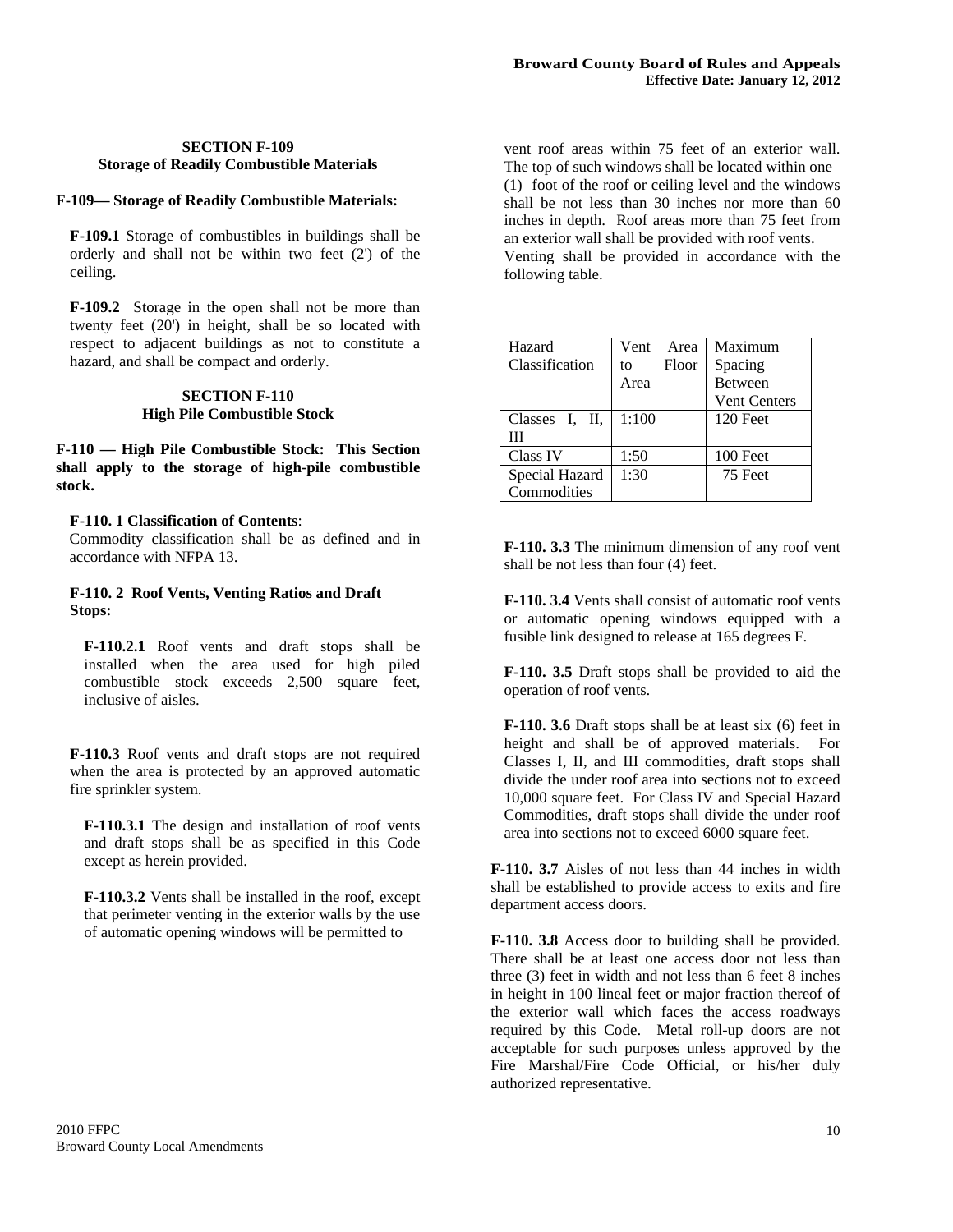#### **SECTION F-111 Test Criteria for Mechanical Smoke Control Systems**

#### **F-111 — Initial Acceptance Test Criteria and Periodic Testing of Mechanical Smoke Control Systems:**

**Test** Criteria for Mechanical Smoke Control Systems shall be stated on the mechanical plans.

**F-111.1** The following shall receive notice from the Mechanical Contractor so that they may witness the system's performance test:

**F-111.1.1** Fire Service AHJ.

**F-111.1.2** Building Department (Mechanical) AHJ. .

#### **F-111.1.3** Periodic Testing:

All smoke control systems shall be retested as per the provisions found in the FFPC by a firm (test and balance) possessing a certificate of competency as a test and balance contractor for smoke evacuation systems as required in Broward County Ordinances, Chapter 9 and Broward Local Administrative Provisions Chapter 1of the FBC and shall be approved by the local AHJ. The smoke control system shall be retested without smoke, in both the manual and automatic modes per the sequence of operation. The annual periodic testing and balancing results shall be provided in a certified test and balance report to the Fire Department AHJ, who shall consult with the Chief Mechanical Inspector

At a minimum the annual periodic test report shall contain the following information;

1) All smoke control system air movement equipment and if operating as intended.

- 2) Retest voltage.
- 3) Retest amperage.
- 4) Retest RPM if applicable.

5) All smoke control system control dampers shall be identified and if operating as intended.

6) All smoke zone differential pressures at egress exit doors (egress doors shall have no more than 30 lbf on break and 15 lbf on swing).

#### **SECTION F-112 Automatic Sprinklers Required**

#### **F-112 — Automatic Sprinklers Required:**

2010 FFPC **F-112.1** Fire flow testing of the Water Supply for Automatic Fire Protection Systems (AFPS) and Automatic Standpipe Systems (ASS) using water as an

Broward County Local Amendments

extinguishing agent for new buildings and structures and existing buildings and structures where the AFPS and ASS are altered by more than seventy-five (75) percent of their value shall be as follows:

- **a)** Fire flow test of the water supply for AFPS and ASS shall be in accordance with NFPA 291, Recommended Practice for Fire Flow Testing and Marking of Hydrants, Florida Administrative Code (FAC) 69A-60.005(2).
- **b**) Design for AFPS and/or ASS shall be calculated using a maximum of fifty (50) pounds per square inch (PSI) as the static pressure to allow for drought conditions.

**EXAMPLE**: If the results of a Fire Flow Test has a static pressure of eighty (80) PSI, a residual pressure of seventy-two (72) PSI and a flow of 1,300 gallons per minute (GPM), the design water supply for an AFPS and/or ASS would be a static pressure of fifty (50) PSI, a residual pressure of forty-two (42) PSI and a flow of 1,300 GPM.

**c)** Design for AFPS and/or ASS at or below a static pressure of 55.56 PSI shall be calculated using a ten (10) percent reduction in the static pressure from the fire flow test to allow for drought conditions.

> **EXAMPLE**: If the results of a Fire Flow Test has a static pressure of fifty-three (53) PSI, a residual pressure of forty-five (45) PSI and a flow of 925 GPM, the design water supply for an AFPS and/or ASS would be a static pressure of 47.70 PSI, a residual pressure of 39.70 PSI and a flow of 925 GPM.

**d)** Design for AFPS and/or ASS for the residual pressure shall be equal to the difference between the static and residual pressures as obtained from the fire flow test to allow for drought conditions.

> **EXAMPLE**: If the result of a Fire Flow Test has a static pressure of eighty-five (85) PSI, a residual pressure of seventy-seven (77) PSI the difference in the static and residual pressures would be eight (8) PSI which would be utilized for the drought condition water supply design criteria. If the result of a Fire Flow Test has a static pressure of forty (40) PSI, and a residual pressure of thirty (30) PSI, the difference in the static and residual pressures would be ten (10) PSI which would be utilized for the drought condition water supply design criteria.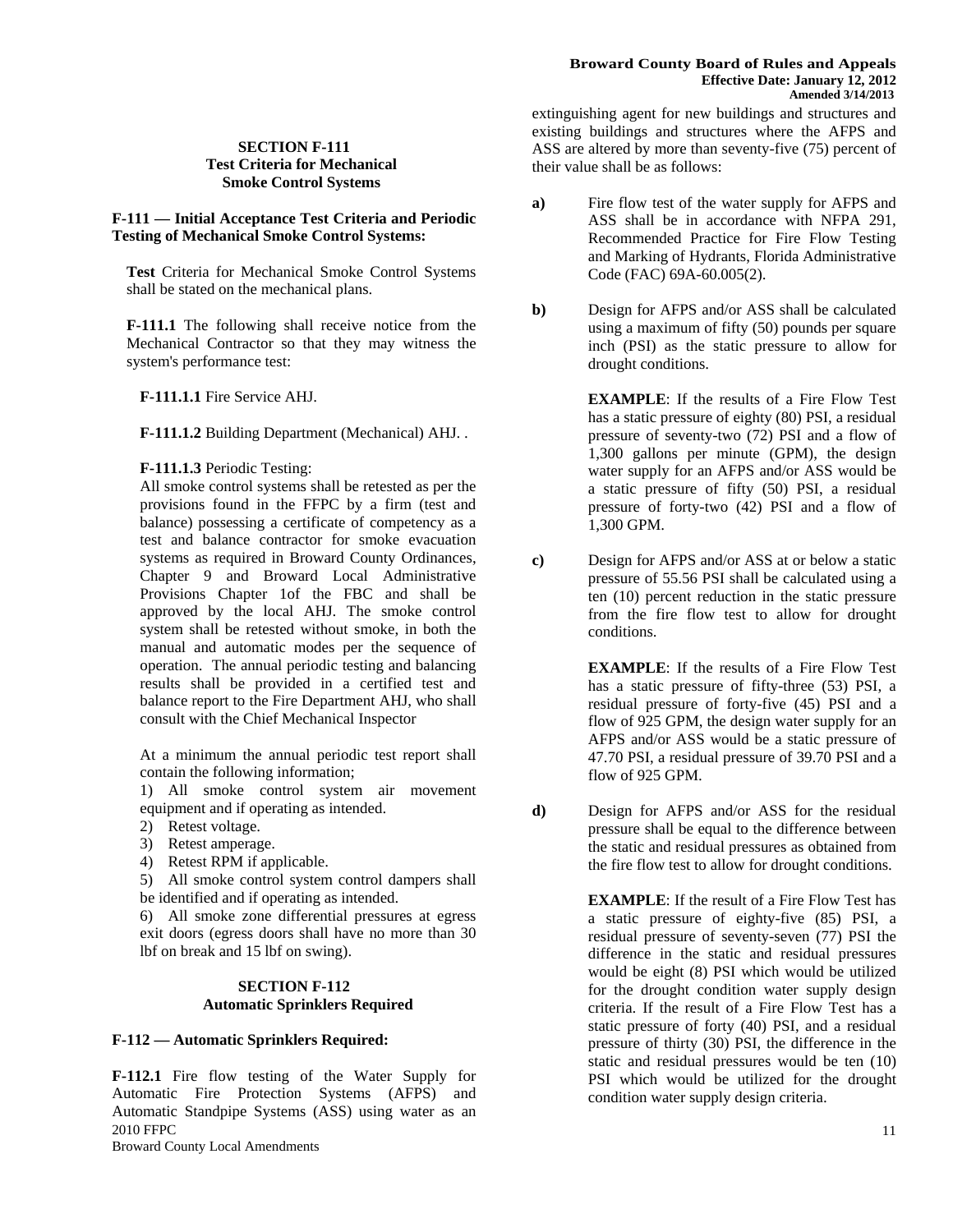- **e)** Design of the water flow for the AFPS and/or ASS shall be the same as that obtained from the fire flow test.
- **f)** The residual pressure at the required water flow at the connection to the water main for an AFPS and/or ASS shall not be less than 20 PSI.
- **g)** The static pressure at the water main shall be determined by a recorded method for a minimum twenty-four (24) hour period.
- **h)** Fire flow test data shall not be more than one (1) year prior to the plans, hydraulic calculations and submittals for the AFPS and/or ASS being submitted to AHJs for their review and acceptance. The results of the fire flow test shall be provided to the AHJ at the time of the submittal of the plans, hydraulic calculations and submittals for the water based AFPS and/or ASS.

**F-112.2** The following occupancies shall be protected throughout by an approved automatic sprinkler system installed in accordance with NFPA 13.

#### **F-112.2.1 Storage.**

In existing storage occupancies (other than parking garages and high-piled combustible storage) used for the storage of combustible goods or merchandise and exceeding 20,000 square feet per floor.

#### **F -112.2.2 Boat Storage:**

In boat storage facilities with four or more boats, regardless of square footage. When boats are stored on inside or outside multilevel racks for in and out operation, automatic sprinkler protections shall be provided for the entire building or structure and each boat in accordance with the Standard for the Installation of Sprinkler Systems, NFPA13.

#### **F-112.2.4 Industrial Occupancies:**

All industrial occupancies exceeding 15,000 square feet per floor.

#### **F-112.2.5 Garages:**

In repair garages over one story in height, or located below another occupancy, or exceeding 10,000 square feet per floor.

**F-112.3 Fire sprinklers.** Protection against physical damage. In concealed locations where piping, other

than cast-iron or galvanized steel, is installed through holes or notches in studs, joists, rafters or similar members less than 1.5 inches (38mm) from the nearest

edge of the member, the pipe shall be protected by shield plates. Protective shield plates shall be a minimum of 0.062-inch-thick (1.6mm) steel, shall cover the area of the pipe where the member is notched or bored, and shall extend a minimum of 2 inches (51 mm) above sole plates and below top plates.

**F-112.4** Where automatic fire sprinkler systems are installed, the location of the fire department connection shall be approved by the fire department having jurisdiction.

#### **F-112.5 — Manual Wet Standpipe.**

**F-112.5.1** Required standpipes shall be manual wet. The water connection to the manual wet standpipe shall be from a domestic water system through a minimum 1 inch water connection with an approved manufactured check valve backflow prevention device.

#### **SECTION F-113 Corridors**

#### **F-113 — Corridors.**

Where exterior corridors or exterior balconies serving as a required means of egress are enclosed on both sides and above, and the length of the enclosure along the long axis is twenty-five (25) feet or more, fire-resistivity of walls and the protection of openings therein shall be required as if such corridors or balconies were enclosed interior corridors.

#### **SECTION F-114 Portable Fire Extinguishers**

**F-114 — Portable Fire Extinguishers.** Portable fire extinguishers shall be installed and maintained at each floor level in multi-family occupancies in accordance with NFPA 10.

#### **SECTION F-116 Flammable and Combustible Liquids**

**F-116 — Flammable and Combustible Liquids.** 

**F-116.1 Underground Storage and Dispensing of Flammable/Combustible Liquids:**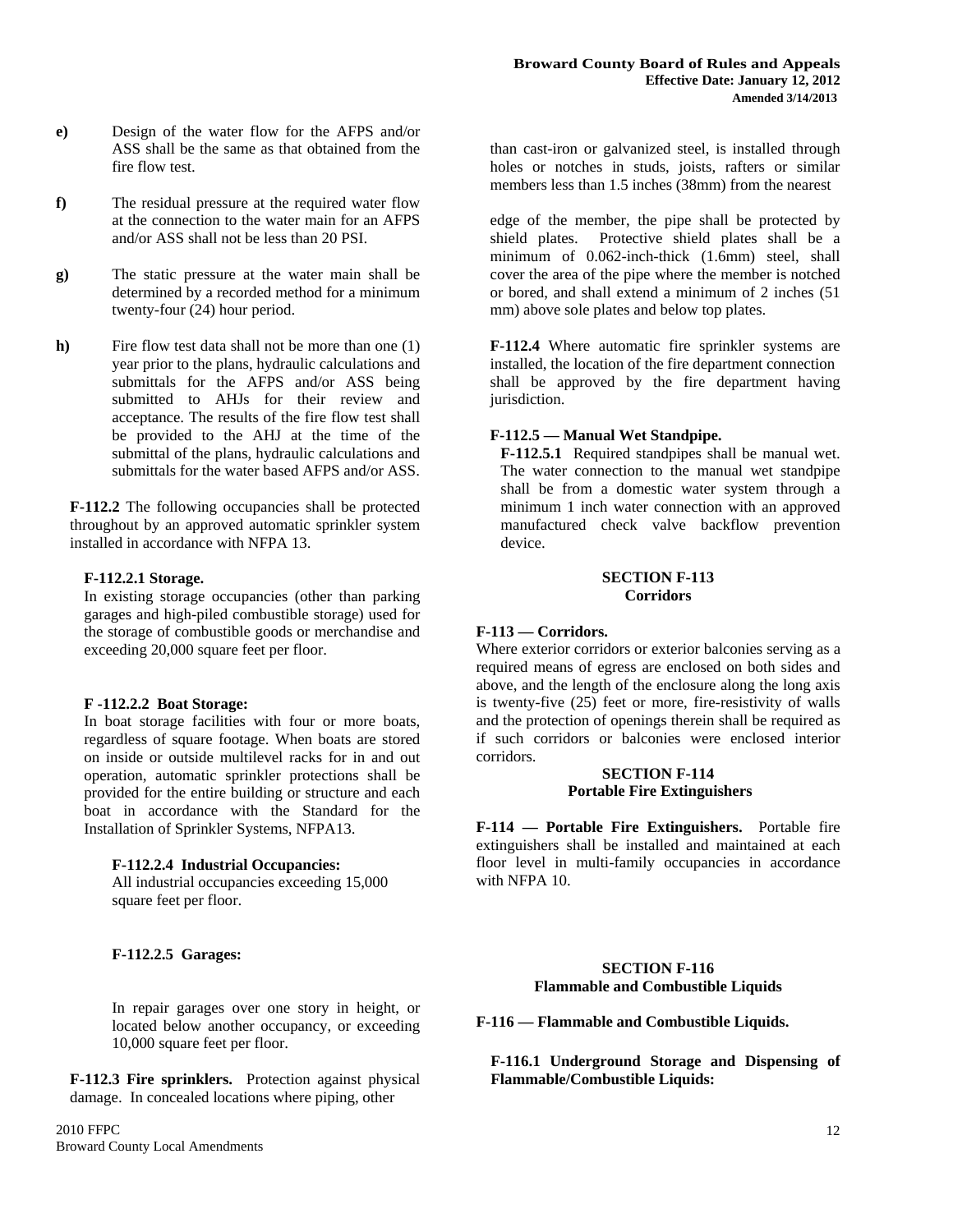Underground tanks used to store flammable liquids shall bear an Underwriters' label or equivalent testing

agency. Any tank to be installed, having a storage capacity in excess of four thousand (4,000) gallons, but not more than thirty thousand (30,000) gallons, shall be jointly approved in writing by the Fire Chief, Building Official, the director of zoning, and/or their duly authorized representative, after an appropriate review has been conducted. Such review includes, but is not limited to, an analysis of the proposed installation, location, distance separations, types of occupancies in the vicinity, tank corrosion protection and construction, and applicable zoning restrictions. For purpose of this Sub-section, a "location" is a parcel of land with a minimum of seventeen thousand five hundred (17,500) square feet, with a minimum street or waterway frontage of one hundred seventy five (175) feet

The maximum storage capacity in any one location shall not exceed an aggregate total of one hundred thousand (100,000) gallons, Any property or facility requesting installation of tanks exceeding an aggregate capacity of sixty thousand (60,000) gallons of flammable liquids shall comply with the following additional requirements:

1) The property must be of suitable size, shape and topography to allow for the safe installation of the proposed tanks and be in compliance with location requirements identified in other sections of the NFPA, state and local fire codes; and

2) The facility must have an attendant on site during hours of operation; and

3) The facility must be continuously monitored, either by an on-site attendant or a third party when the facility is not in operation; and

4) The operator must provide evidence of an employee training program for on-site attendants that educates concerning all on-site equipment, including life safety equipment and emergency response procedures; and

5) The facility must provide additional emergency shut-off stations for ready accessibility by on-site attendants and the public; and

6) Station operator shall submit an emergency response plan for review and approval prior to issuance of permits for operations of the facility. The emergency response plan shall, at a minimum, provide emergency contact information and notification requirements, fire prevention and control equipment employed at the site, monitoring requirements and plans and procedures for

mitigating release of hazardous materials, as well as all other information required by applicable governing and permitting agencies.

When flammable liquids are stored in more than one location, tanks shall not be interconnected between **locations** 

*Exception***:** *Broward County Office of Transportation's Transit Operations and municipal, county and special districts having underground bulk fuel storage facilities shall comply with the provisions of NFPA 30. Aggregate Limitations of Flammable and Combustible Liquids as per the* F- 116.1 *shall not apply. Permit shall be reviewed for compliance by the local Fire Department having Jurisdiction.* 

**F-116.1.1** Underground tanks out of service for a period of one year shall be removed. Underground tanks may be abandoned in place only if approved by the Fire Department having jurisdiction.

#### **F-116.2 Storage and Use on Site of Combustible Liquids Used for Fixed Equipment Shall Be Under the Following Requirements:**

**F-116.2.1** Aboveground installation of single-wall tanks shall comply with NFPA 30 and the following additional requirements:

**F-116.2.1.1** Above ground tanks having a capacity in gallons greater than 10,000 shall be approved by BCFCC and BORA

*Exception:**Municipal, County and Special Districts installing aboveground fuel storage tanks for fixed equipment for providing governmental services. Permit shall be reviewed for compliance by the local Fire Department AHJ .* 

**F-116.2.1.2** Tanks shall be surrounded with an embankment or impervious dike not less than four feet high and capable of holding not less than one and one half times the capacity of the tank surrounded. Embankments or dikes shall be continuous, with no opening for piping or roadways.

**F-116.2.2** All aboveground storage tanks shall be identified by a suitable sign which will state type of fuel and capacity of the tank.

**F-116.2.3** Tanks used for stationary combustion engines and gas turbines shall comply with NFPA 37, as adopted in FAC 69A-60.005, Standard for the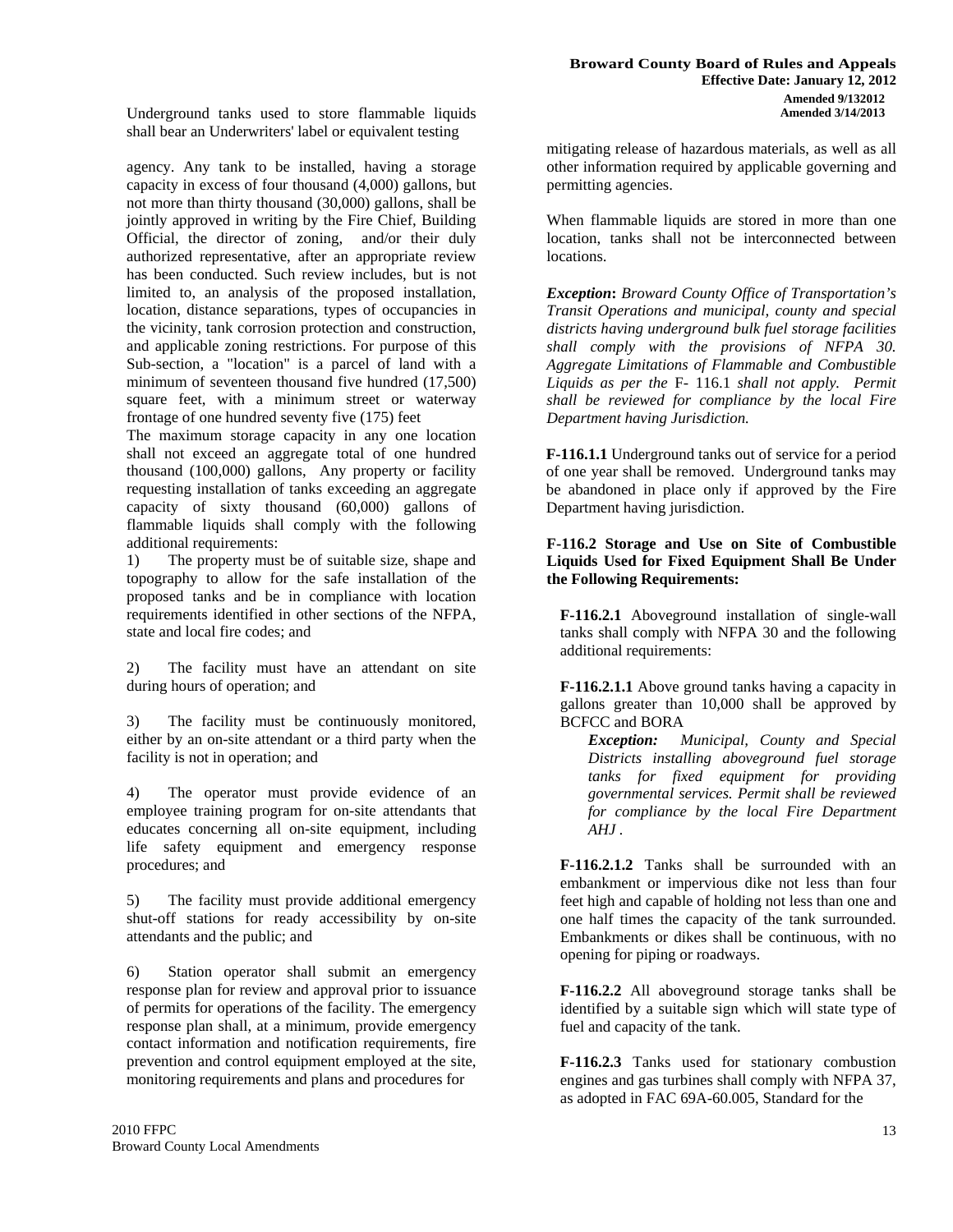Installation and Use of Stationary Combustion Engines and Gas Turbines.

**F-116.2.4** Distance separation between aboveground storage tanks and property lines and buildings shall be as specified in Table F-116.2.4 below:

**Table F-116.2.4** 

|          | To line of        |            |            |
|----------|-------------------|------------|------------|
|          | adjoining         |            |            |
|          | unprotected       | To line of | To line of |
| Capacity | building or       | adjoining  | existing   |
| in       | property which    | protected  | frame      |
| Gallons  | may be built upon | buildings  | buildings  |
| 1,000    | 12 feet           | 8 feet     | 20 feet    |
| 2,000    | 20 feet           | 15 feet    | 40 feet    |
| 3,000    | 20 feet           | 15 feet    | 40 feet    |
| 10,000   | 30 feet           | 20 feet    | 50 feet    |

#### **F-116.3 Aboveground Storage for Dispensing of Flammable and Combustible Liquids from UL listed 142 (double wall), 2085 or Equivalent Tanks:**

**F-116.3.1** Aboveground storage of flammable and combustible liquids shall be approved by the Fire Chief, Building Official, and/or their duly authorized representative after an appropriate review has been conducted. Such review includes, but is not limited to, an analysis of the proposed installation, location, distance separations, types of occupancies in the vicinity, tank corrosion protection and construction, and applicable zoning restrictions. For purpose of this Subsection, a "location" is a parcel of land with a minimum of seventeen thousand five hundred (17,500) square feet, with a minimum street or waterway frontage of one hundred seventy five (175) feet. The maximum storage capacity in any one location shall not exceed an aggregate total of 12,000 gallons. Aboveground storage of flammable and combustible liquids shall comply with the following regulations:

*Exception: Municipal, county and special districts having aboveground fuel storage facilities shall comply with the provisions of NFPA 30. Aggregate Limitations of Flammable and Combustible Liquids as per F116.3.1 shall not apply. Permit shall be reviewed for compliance by the local Fire Department AHJ .* 

**F-116.3.1.1** The provisions in this Section shall not supersede any zoning standard that might regulate or eliminate the use of aboveground storage tanks.

**F-116.3.1.2** Aboveground Tanks containing flammable and combustible liquids shall be in approved fire resistive tank enclosure assemblies.

**F-116.3.1.2.1** A fire resistive tank enclosure assembly storing flammable liquids shall consist of a tank bearing an Underwriters' label 142, 2085 or an equivalent testing criteria by an approved testing agency. A single tank or combination of tanks shall not exceed 12,000 gallons at one site.

**F-116.3.1.3** The tank assembly shall be installed upon a minimum four-inch (4") slab, meeting requirements of the manufacturer's specifications. Each tank assembly shall be anchored to withstand uplifting by flooding or storm surges, including when the tank is empty.

**F-116.3.1.4** Area around tank assembly shall be maintained free of combustible waste, debris and all types of storage. Any tank assembly exposed to vehicular traffic shall have collision barrier posts installed on all corners and sides so exposed and shall not be spaced more than four feet (4') apart, center to center. Fire Marshal/Fire Code Official, or his/her duly authorized representative, may require the installation of collision barrier posts, even if the clearance guidelines can be achieved.

**F-116.3.1.5** Dispensing devices are allowed to be installed on top of the tank enclosure assembly. Any such device dispensing Class 1 liquids shall have installed on the fill hose, a UL listed emergency breakaway device designed not to lose liquid from either side of the breakaway point. All product piping attached to the tank enclosure assembly shall be double walled, contain a sheer valve or equivalent, and shall be installed by an authorized pollutant storage system specialty contractor. External piping leading away from the tank shall have a valve located within six inches (6") to the shell of the tank. Approved antisiphon devices shall be installed at each connection of piping to a tank when such piping extends below the level of the top of such tanks both internally and externally. All underground pipe work shall be uncovered until inspected by building and fire departments, and other regulatory agencies.

*Exception: Factory installed piping does not have to be installed by an authorized pollutant storage system specialty contractor.* 

**F-116.3.1.6** Aboveground tank assemblies temporarily out-of-service for a period not exceeding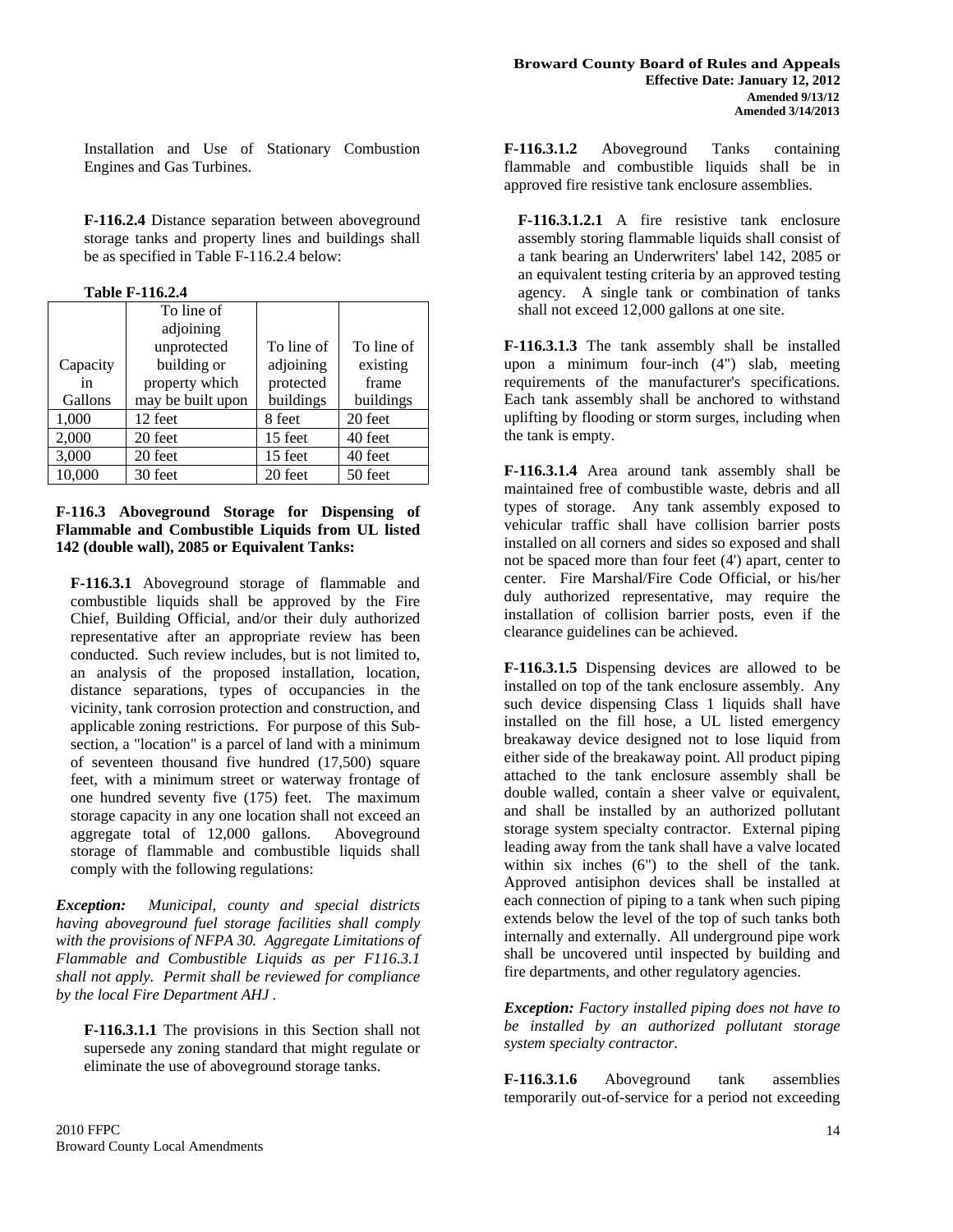ninety (90) days shall immediately have the fill, gauge openings and pump suction capped and secured against tampering. The vent lines shall be left open. Aboveground tank assemblies out-of-service for a period exceeding ninety (90) days, shall be removed. The property owner or agent shall notify the Fire Department of any tanks out-of-service greater than 90 days.

**F-116.4** Only Labeled and Listed Pumps Shall Be Used; Gravity Flow Pumps Are Prohibited. Fuel shall be drawn from aboveground storage tanks by pumps bearing the label of an Approved Testing Laboratory, such as Underwriters Laboratories, Inc. The use of pressure systems or gravity flow type pump systems is prohibited.

#### **SECTION F-117 Dispensing Areas**

**F-117.1** Dispensing areas shall be provided with a vehicular driveway constructed of reinforced concrete. It shall be sloped to allow any accidental discharge from the dispensing of fluid to flow away from the dispenser or any building, and shall be subject to the approval of the Fire Marshal/Fire Code Official, or his/her duly authorized representative. This driveway shall be a minimum of twelve feet (12') wide and twenty feet (20') long, minimum. In every case, this driveway shall be large enough that the fuel hose, when fully extended, does not reach the far edge of the driveway.

**F-117.2** A fire extinguisher with a minimum classification 4A-60BC shall be provided and so located that it will be not more than one hundred feet (100') from any pump, dispenser, or fill-pipe opening.

#### **SECTION F-118**

#### **Flammable Liquid Storage at Port Everglades and the Fort Lauderdale-Hollywood International Airport**

**F-118.1** Aboveground storage of flammable liquids shall be permitted at Port Everglades and the Fort Lauderdale-Hollywood International Airport ("Airport"). All tank locations at the Airport shall be approved by the Broward County Fire Marshal/Fire Code Official, or his/her duly authorized representative, prior to the issuance of a permit to erect or install a tank.

**F-118.2** All flammable liquid storage tanks at Port Everglades shall be constructed, installed and maintained in accordance with the Port Everglades Tariff Number 12 amendments thereto and reissues thereof.

#### **SECTION F-119 Liquefied Petroleum Gases**

**F-119.1 Scope.** This Section shall apply to the storage, handling and transportation of liquefied petroleum gas and the installation of all equipment

pertinent to systems for such uses in addition to the requirements stated in NFPA-58, Storage and Handling of Liquefied Petroleum Gases.

**F-119.2 Definition.** Distributing Plant: A facility, the primary purpose of which is the distribution of gas, and which receives LP-Gas in tank car, truck transport or truck lots, distributing this gas to the end use by portable container (packaged) delivery, by tank truck or through gas piping. Such plants have bulk storage (2,000 gallons water capacity or more) and usually have container filing and truck loading facilities on the premises. Bulk plants are considered as being in this category. Normally no person other than plant management or plant employees shall have access to these facilities. Additionally, definitions contained in NFPA 58 shall apply.

**F-119.3 Permits:** In addition to the permit requirements stated in NFPA 1, 2009 Edition, Section 1.12, the following shall apply:

**F-119.3.1** A permit is not required for portable cylinders 20 lbs, or less for portable equipment.

#### **F-119.4 Location of Containers and Limits:**

**F-119.4.1** All new liquefied petroleum gas storage installation and handling shall be in accordance with NFPA-58, the laws of the State of Florida, and all applicable rules, regulations, and ordinances of the AHJs.

**F-119.4.2** Within the limits established by law restricting the storage of liquefied petroleum gas for the protection of heavily populated or congested commercial areas, the aggregate capacity of any one installation shall not exceed 2,000 gallons water capacity, except that in particular installations this capacity limit may be altered at the discretion of the BCFCC after consideration of special features such as topographical conditions, nature of occupancy and proximity to buildings, capacity of proposed tanks, degree of private fire protection to be provided and facilities of the local fire department. The storage of liquefied petroleum gas shall conform to the provisions of the local zoning ordinance.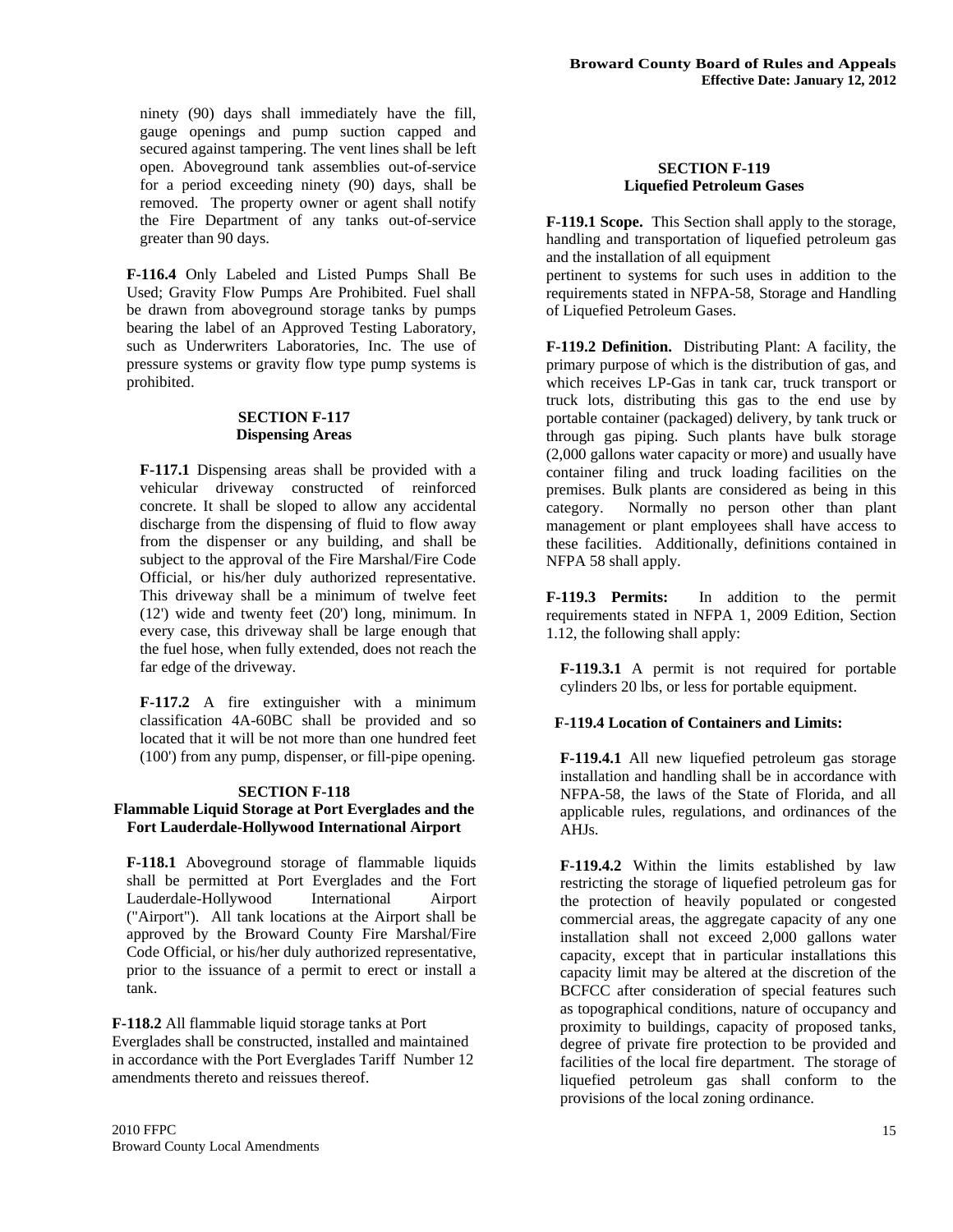**F-119.4.3** Where a distributing point is allowed, there shall be in attendance a qualified person to make the transfer of liquefied petroleum gas. This person shall have been trained by a licensed gas company, and be in possession of documents certifying such training. The owner of the distributing point shall be licensed by the LP Division of the State of Florida.

**F-119.4.4** All plans for installations at distributing points shall be submitted to the AHJs for permits and approval. In addition, plans for locations at distributing points for fixed (stationary) installations of

- **(1)** 2,000 gallons individual water capacity, or
- **(2)** with the aggregate water capacity exceeding 4,000 gallons, or

**(3)** Any installation, regardless of size, which will be used for resale to the public, shall be submitted to the State of Florida LP Division for approval and proper licensing, and be approved before the installation is started. Other safety precautions shall be adhered to as designated by the Fire Code Official/Fire Marshal, or his/her duly authorized representative.

**F-119.4.5** An LP Gas storage tank shall not be installed on the same island used for gasoline or diesel fuel dispensing. A minimum distance of 25 feet shall be maintained between the LP gas storage tank and the flammable liquid dispensing devices.

**F-119.4.6** A distributing plant, as defined in F-117.1 shall be prohibited unless approved by the Fire Code Official/Fire Marshal, or his/her duly authorized representative, of the jurisdiction.

**F-119.4.7** Multiple container installations with a total storage water capacity of more than 180,000 gallons (150,000 gallons LP-gas capacity) shall be subdivided into groups containing not more than 180,000 gallons in each group. Such groups shall be separated by a distance of not less than 50 feet, unless the tanks are:

**(1)** buried or mounted in an approved manner, or **(2)** protected with approved insulation on such areas that may be subject to impingement of ignited gas from pipelines or other leakage, or

**(3)** protected by fire-walls of approved construction, or

**(4)** protected by an approved system for application of water, or

**(5)** protected by other approved means, where one of these forms of protection is provided, the separation shall not be less than 25 feet between such container groups.

**F-119.4.8** The storage and transportation of liquefied petroleum gas and the installation of all pertinent equipment shall be installed and maintained in accordance with NFPA-58, and subject to the approval of the Fire Chief, or his/her duly authorized representative,. These orders shall apply to all persons and places within the jurisdiction except as herein provided.

**F-119.5 Parking and Garaging:** Vehicles containing cylinders of liquefied petroleum gases 20 lbs or greater in size are prohibited in public parking garages, this includes LP gas delivery vehicles. Vehicles that are powered by LP gas and meet NFPA 54 for fuel systems are permitted.

#### **F-119.6 Prohibited Use of Liquefied Petroleum Gas:**

**F-119.6.1** Liquefied petroleum gas shall not be used for the purpose of operating any device or equipment unless such equipment or device is approved for use with a liquefied petroleum gas.

**F-119.6.2** Liquefied petroleum gas shall not be released to the atmosphere except through an approved liquid level gauge or other approved device.

#### **F-119.7 Dispensing and Overfilling.**

**F-119.7.1** The dispensing of liquefied petroleum gases shall be performed by a qualified attendant.

(b) It shall be illegal for any person, firm, corporation, association, club or organization to operate a self-service liquefied petroleum gas dispensing operation which is open to the public.

**F-119.7.2** A person shall not fill or maintain a liquefied petroleum gas container with liquefied petroleum gas in excess of the fixed outage gauge installed by the manufacturer or the weight stamped on the tank.

#### **F-119.8 Safety Devices.**

**F-119.8.1** A person shall not tamper with or make ineffective the safety devices of any liquefied petroleum gas container.

**F-119.9** Abandonment of Liquefied Petroleum Gas Equipment: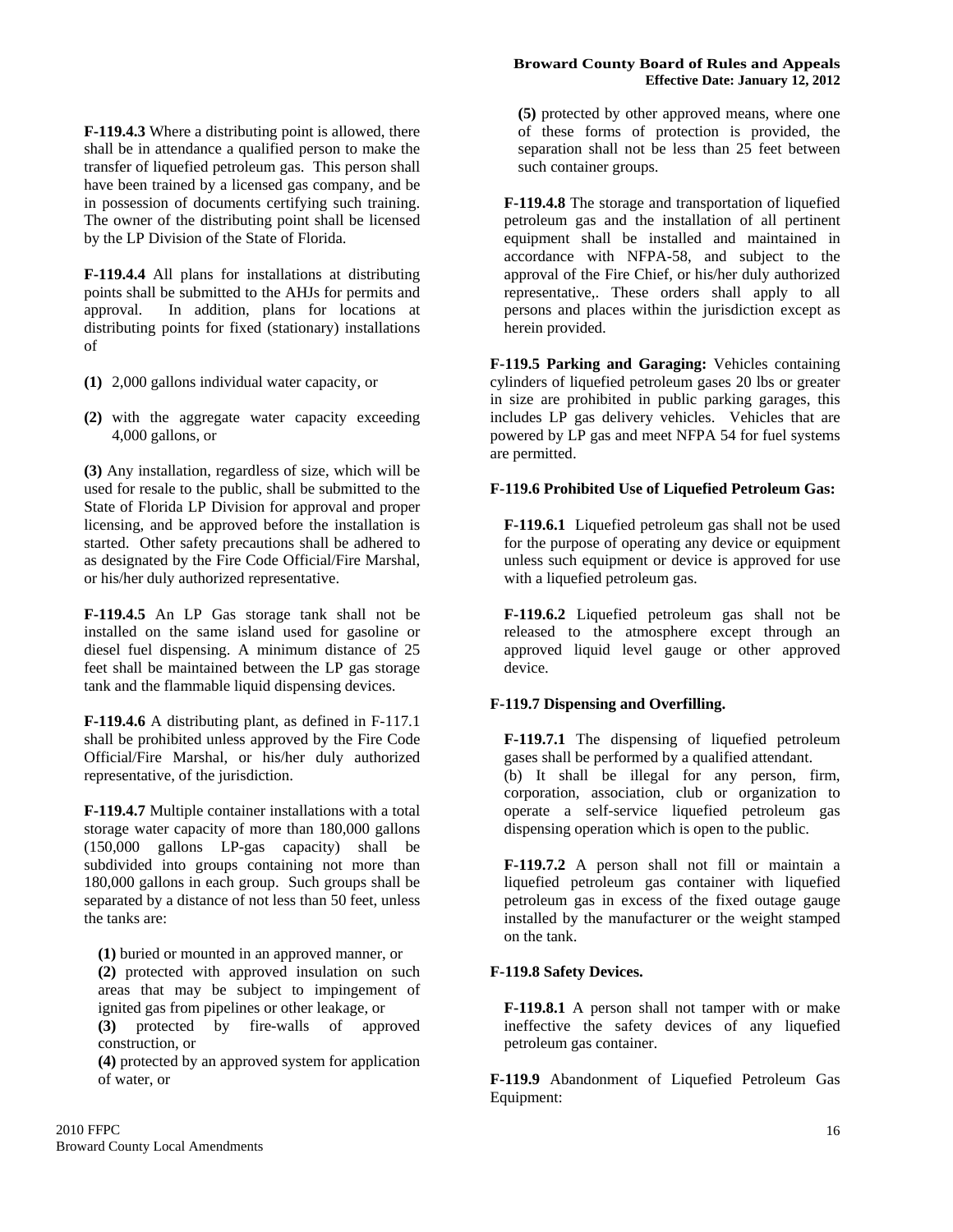**F-119.9.1** Whenever the use of liquefied petroleum gas equipment has been discontinued, it shall be abandoned in an approved manner within a period of 30 days.

**F-119.9.2** The following procedures may be used when approved by the Fire Chief or his/her duly authorized representative.

**F-119.9.2.1** Removal of all liquefied petroleum equipment.

**F-119.9.2.2** Burn-off content of container.

**F-119.9.3** All service openings shall be capped or plugged after contents have been removed from container.

**F-119.9.4** All LP tanks, abandoned or out of service in excess of ninety (90) days, shall be removed and properly disposed of.

**F-119.10** Protecting containers from Vehicles: LP gas containers located in or adjacent to areas such as alleys, driveways, loading docks or parking lots where they may be damaged by vehicles, shall be protected from damage.

#### **F-119.11 Hydrogen Fuel for Emergency Power Systems.**

Hydrogen stationary fuel cell power systems shall be installed in accordance with NFPA 853, 2003, except that NFPA 50A as referenced in the (Gaseous Hydrogen Storage) subdivision 6.4.1 of NFPA 853 shall be replaced by NFPA 55 (Storage, Use and Handling of Compressed Gases Cryogenic Fluids in Portable or Stationary Containers, Cylinders and Tanks) for installation.

#### **SECTION F-120 Fireworks and Sparkler/Novelty Items**

#### **F-120.1 General Requirements.**

**F-120.1.1** The manufacturing of fireworks, sparklers and pyrotechnic materials is prohibited.

**F-120.1.2** The storage of fireworks and pyrotechnic materials is prohibited except as permitted in NFPA 1, 2009 Edition, Section 65-11.

**F-120.1.3** Except as hereafter provided, it shall be unlawful for any person, firm, co-partnership or corporation to store, to offer for sale, expose to store, **F-120.1.4** Approved sparklers per F. S. 791.013 and any wholesaler registered in accordance with Florida Statute 791.015 as of July 1, 1996, who has obtained all applicable governmental licenses and permits to operate from a permanent structure within Broward County as of July 1, 1996, are exempt from this subsection.

**F-120.1.5** Wholesale exemption sales of fireworks pursuant to F.S.791.04 shall be prohibited at temporary or seasonal sales sites, and sales sites located in tents, canopies and stands.

#### **F-120.1.6 Permit Requirements and Operator Qualifications.**

**F-120.1.6.1.** Application for permit to operate a display of fireworks or use of pyrotechnics before a proximate audience shall be made in writing on forms provided by the Authority Having Jurisdiction to the Fire Chief, or his/her duly authorized representative, at least 15 days in advance of the date of the display. Except as specifically modified within this Code, outdoor display of fireworks shall be as specified in NFPA 1123. See Section F 120.2 for additional requirements for Outdoor Display of Fireworks on Private Residential Property. See Section F-120.3 for additional requirements for Offshore and Barge Fireworks Displays. Except as specifically modified within provisions of the Fire Protection Provisions of this Code, the FFPC, and all Fire Codes, use of pyrotechnics before a proximate audience shall be as specified in NFPA 1126.

**F-120.1.6.1.1** Before any permit for a pyrotechnic display shall be issued, the person or organization making application shall furnish proof of financial responsibility to satisfy claims for damages to property or personal injuries arising out of any act or omission on the part of such person or any agent or employee thereof, in such amount, character, and form as the Fire Chief, or his/her duly authorized representative, determines to be necessary for the protection of the public.

**F-120.1.6.1.1.1** A copy of the certificate of insurance naming the permitting agency as additional insured is required.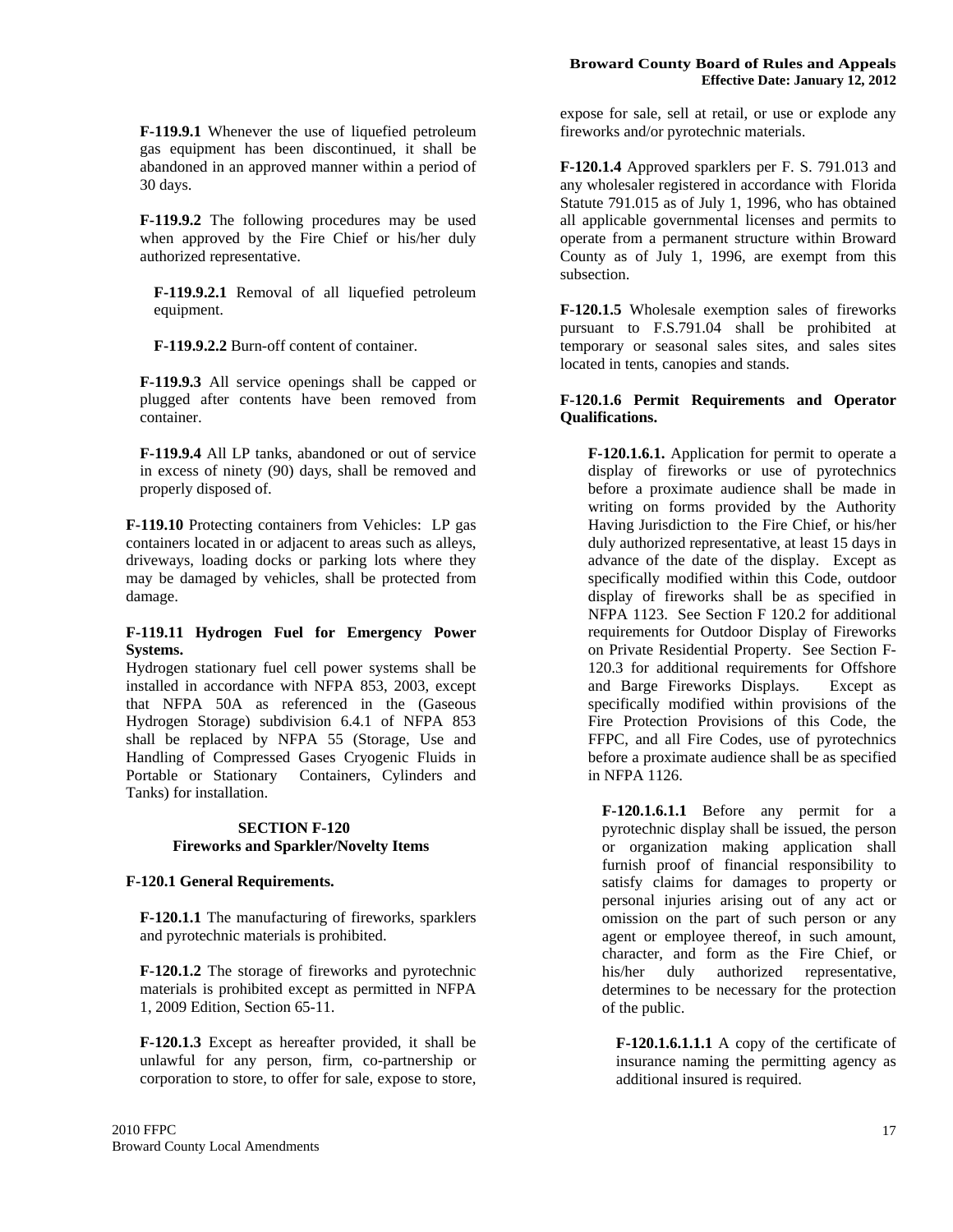**F-120.1.6.1.1.2** Minimum required amount of certificates of insurance for permit issuance is as follows: \$1,000,000 for bodily injury, and \$50,000 for property damage, per occurrence.

**F-120.1.6.2** Permit application shall be set forth and contain the following:

**F-120.1.6.2.1** The name, address and telephone number of the organization sponsoring the display, the supplier of the fireworks, the operator (pyrotechnician) and all assistants.

**F-120.1.6.2.2** Application shall be signed by the sponsoring organization representative, the operator (pyrotechnician) and approved by the Chief of Police in accordance with F.S. 791-  $02(1)$ .

**F-120.1.6.2.3** References for the most recent three firework displays supervised and discharged by the designated operator shall be required for review by the AHJ. Said referenced displays shall be similar in size and complexity and will provide contact persons and telephone numbers.

**F-120.1.6.2.4** The date and time of day at which the display is to be held and the duration time for said display. Permits shall be issued for displays between the hours of 11:00 pm and 7:30 am.

**F-120.1.6.2.4.1** Time restrictions stated above may not be applicable on January 1, July 4, and December 31, or any other date where specific permission to operate a display of fireworks is granted by the AHJ.

**F-120.1.6.2.5** The exact location address for the display, event or production.

**F-120.1.6.2.6** A copy of a location site plan with dimensions indicating the exact location planned for the display site and all grounds and facilities at which the event will be held. This plan shall include the location of all structures, audience viewing areas, roads, trees and utilities.

**F-120.1.6.2.7** Operator and assistant qualifications shall comply with the provisions of NFPA 1123 and NFPA 1126.

**F-120.1.6.2.7.1** The operator shall be responsible for ensuring that a sufficient number of assistants

#### **Broward County Board of Rules and Appeals Effective Date: January 12, 2012**

are available on site for the safe storage and conduct of the fireworks display.

**F-120.1.6.2.7.2** Operators shall be at least 21 years of age and all assistants shall be at least 18 years of age. A copy of a valid driver's license or other valid picture I.D. acceptable to the AHJ shall be provided for all operators and assistants.

**F-120.1.6.2.8** The type and number of fireworks to be discharged.

**F-120.1.6.2.8.1** Aerial displays: Size and number of each type of burst (single, multiple, etc.)

**F-120.1.6.2.8.1.1** All aerial shells greater than five inches in diameter shall be fired using electrical ignition.

**F-120.1.6.2.8.1.2** All electrically fired displays shall provide a solid barrier located at least 100 feet from the mortar location from which all operators (pyrotechnicians) shall control the display with the exception of displays on barges.

**F-120.1.6.2.8.2 Fixed displays.** Size, type and description of displays.

> **F-120.1.6.2.8.3** The manner and place of storage of fireworks prior to display. The date, time and travel route from the point the fireworks enter Broward County.

#### **F-120.1.6.2.9 Standby Firewatch Requirements.**

**F-120.1.6.2.9.1** The Fire Chief , or his/her duly authorized representative, shall require one or more standby firewatch personnel employed by the Fire Department, to be onduty for each display or performance. When deemed necessary the Fire Chief, or his/her duly authorized representative, additional fire rescue apparatus may be required for the display or performance. The expense of such personnel services and apparatus shall be borne by the permit holder, and shall be paid prior to issuance of the permit.

**F-120.1.6.2.9.2** The standby firewatch personnel shall be on duty from the time of display set up, during the display, and until termination of the display and removal of all fireworks, debris, pyrotechnical materials and devices from the site.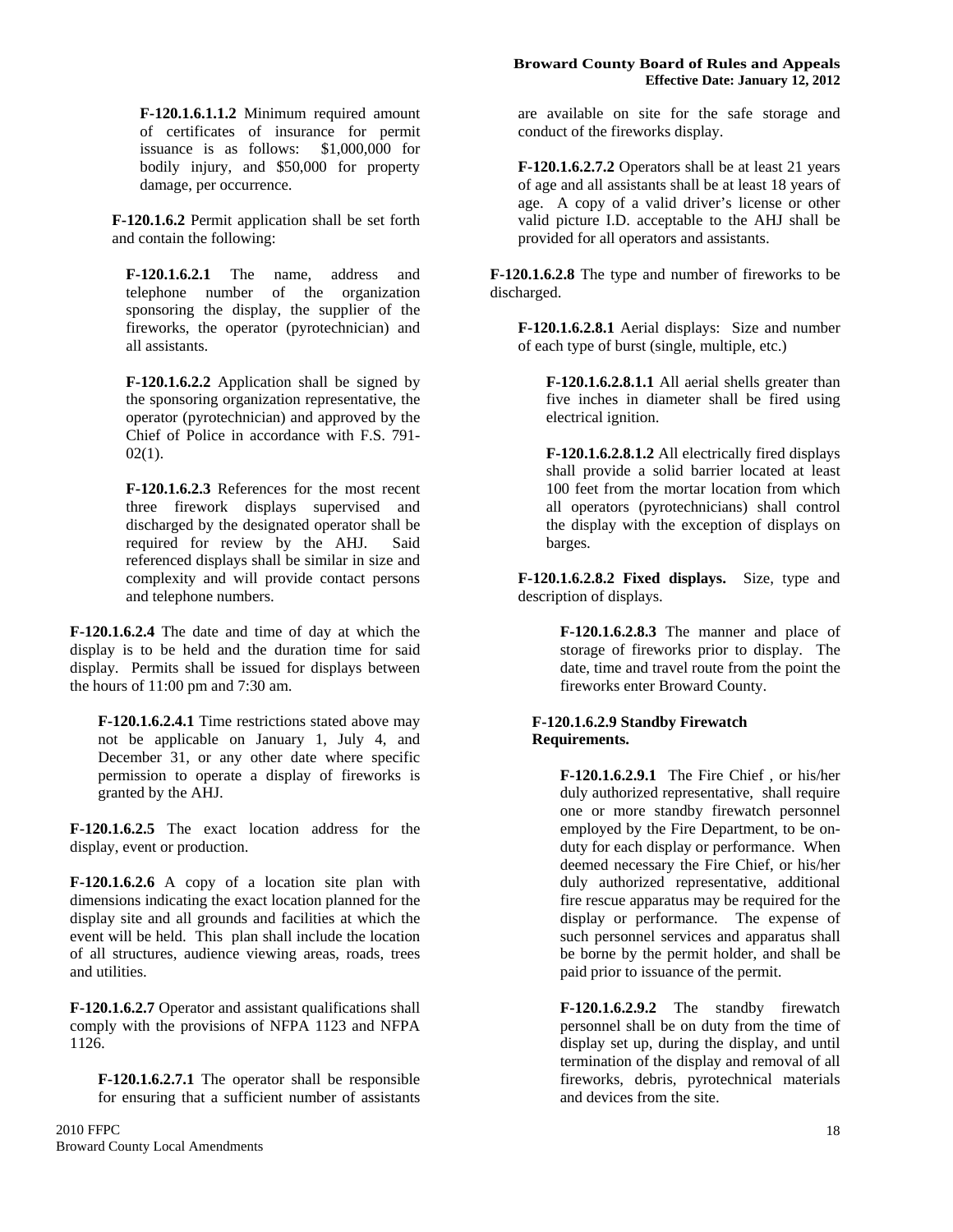**F-120.1.6.2.9.3** In the case of indoor displays or performances, standby firewatch personnel shall be maintained until total restoration of normal function of the fire safety systems has been verified.

**F-120.1.6.2.9.4** At a minimum, at least one of the assigned standby firewatch personnel shall be a BORA Certified Fire Inspector.

**F-120.2** Additional Requirements for Outdoor Display of Fireworks on Private Residential Property:

**F-120.2.1** Written approval from the property owners located adjacent the proposed display site property is required prior to approval of a permit for outdoor fireworks display.

**F-120.2.2** The display site shall have at least a 100 foot per inch radius of internal mortar diameter of the largest shell to be fired.

**F-120.2.3** Minimum distance separation shall be no less than 300 feet from the nearest dwelling, building, or structure. This includes canopies, chickee huts, or similar structures, bulk storage areas, public highways, railroads or other means of travel.

**F-120.2.4** Not within 1,000 feet of a school, theater, church, hospital, nursing home, assisted living facility, livestock/animal storage site, or similar structures or institutions.

**F-120.2.5** No less than 50 foot radius from the nearest aboveground utility, telephone or telegraph line, tree, or other overhead obstruction.

**F-120.2.6** The audience shall be restricted behind an approved barrier, location no less than 200 feet from the outside of the required display site distance separations.

**F-120.2.7** All aerial shells, regardless of size, shall be fired using approved electrical ignition.

#### **F-120.3 Offshore and Barge Fireworks Displays.**

**F-120.3.1** Firework displays shall only be permitted on approved barges. Barge means a non-selfpropelled vessel and shall meet the requirements of NFPA 1123 for construction and sizing requirements of the discharge site.

**F-120.3.2** A valid copy of a current U.S. Coast Guard permit of operation shall be provided for each barge display, if required by the U.S. Coast Guard.

**F-120.3.3** At least two chase boats shall be provided to maintain a clear separation distance of at least 1,000 feet radius around the barge from other vessels, structures and the beach. Chase boats shall also provide transportation of fire rescue personnel when required.

**F-120.3.4** Two-way compatible communication shall be provided for use by fire rescue and law enforcement personnel, chase boats and barge crew.

**F-120.3.5** Ladder access shall be provided to allow immediate access for inspection and emergency response.

**F-120.3.5.1** Stabilization shall be provided to secure the barge and prevent rotation from wind, water current and firing angle.

**F-120.3.5.2** Inspection of the barge by the Fire Department shall occur at least one to two hours prior to the scheduled departure for sea.

#### **F-120.4 Safety Precautions for Outdoor fireworks.**

**F-120.4.1** If in the opinion of the Fire Chief, or his/her duly authorized representative, any unsafe or hazardous condition exists, the fireworks display shall be postponed until such time as said conditions are corrected.

**F-120.4.2** If high winds, precipitation or other adverse weather conditions prevail, such that in the opinion of the Fire Chief, or his/her duly authorized representative, a significant hazard exists, the fireworks display shall be postponed until weather conditions improve to an acceptable level to allow discharge.

**F-120.4.2.1** No discharge of a fireworks display shall be permitted to take place when the wind velocity is 17 knots (20 mph) or greater.

**F-120.4.3** No smoking shall be allowed within 50 feet of any area where fireworks or other pyrotechnic materials are present.

**F-120.4.4** No operators, assistants or other personnel shall use or handle any fireworks, pyrotechnic materials or pyrotechnic devices and equipment while under the influence of any intoxicating beverages, narcotics, controlled substances, or prescription or non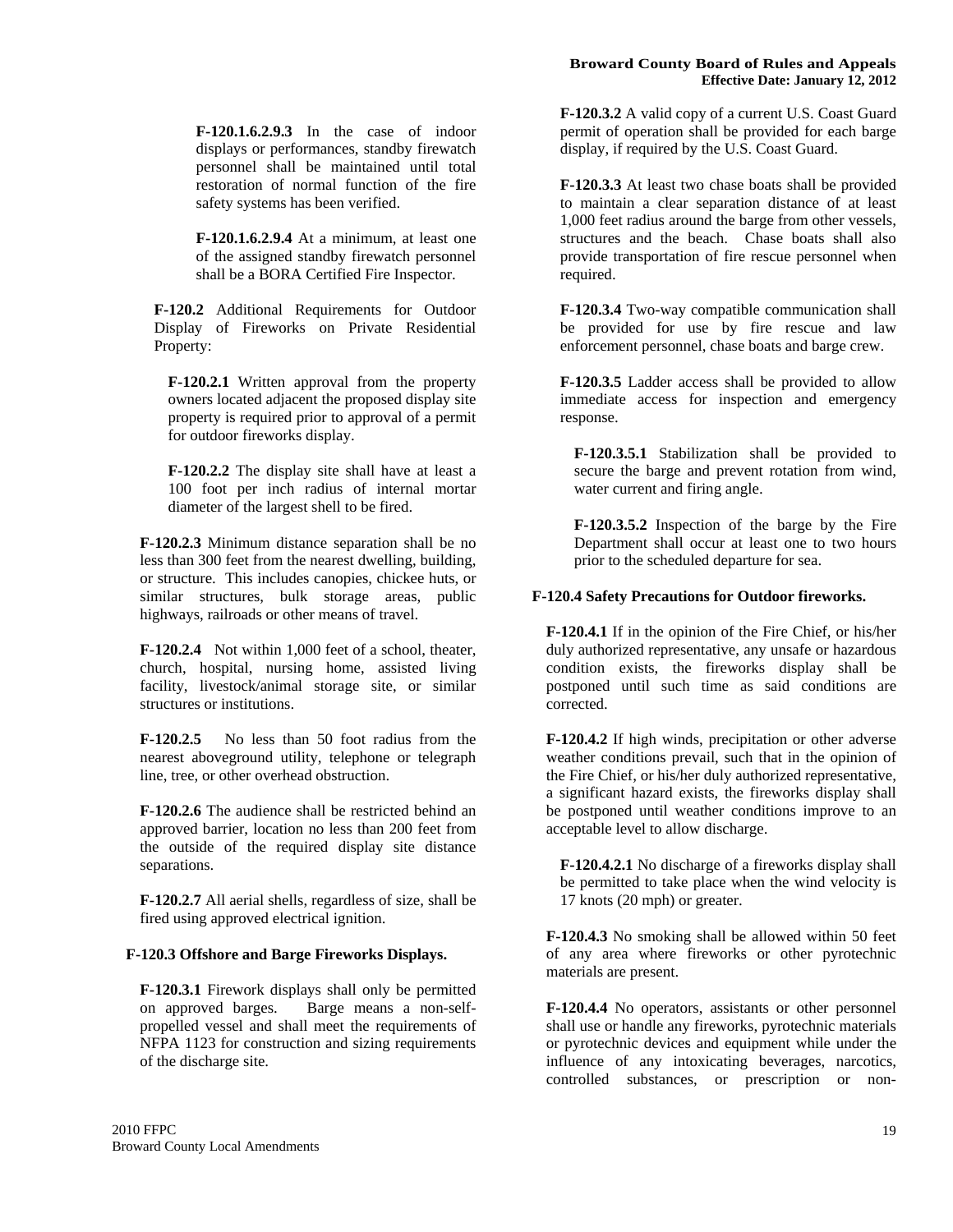prescription drugs which can impair judgment, mobility or stability.

**F-120.4.5** Immediately upon delivery to the display site, all fireworks shall be properly secured and shall not be left unattended at any time. When deemed necessary, the Fire Chief, or his/her duly authorized representative, may require the operator or employ special security measures to ensure the proper security of the stored fireworks.

**F-120.4.6** A minimum of two, two and one-half gallon pressurized water fire extinguishers shall be available in the discharge area. Additional extinguishers or equipment may be required if conditions warrant. In addition, adequate water supply for fire protection shall be available at the discharge site.

**F-120.5** Requirements for the Sale, Display, Merchandising, Storage and Handling of Approved Sparklers and Novelty Items within buildings, Structures, Canopies and Outdoor Sites.

**F-120.5.1** No person shall be in possession of a lighted cigarette, cigar, or pipe, or any open flame, within 50 feet of any sales, display, merchandising, storage, or handling area. Proper receptacles for disposal of smoking materials shall be provided at all entrances to such areas (i.e. water filled or sand filled buckets).

**F-120.5.2** A minimum of two approved two and onehalf gallon pressurized water fire extinguishers shall be available within the sales, display, and handling areas; additional fire extinguishers or fire protection equipment may be required by the authority having jurisdiction.

**F-120.5.3** Precautions shall be taken to protect against fire or spread of fire in all sites located within fields or lots with ground cover such as brush, grass or other overgrowth of vegetation.

**F-120.5.4** Durable and readily visible signs to read "Caution Sparklers—No Smoking" shall be posted on the exterior of each entrance way into and throughout all sparkler sales, storage, and handling areas within the interior of any building, structure, canopy, or outdoor site. These signs shall be readily visible in all directions.

**F-120.5.5** The use, ignition or discharge of any approved sparklers or novelty items is prohibited within buildings or structures where sparklers or novelty items are offered for sale, displayed, or stored, and within 100 feet of any outdoor sales storage or handling sites.

**F-120.5.6** Buildings or structures used in whole or in part for sales (retail or wholesale), display, merchandising, handling, or storage of sparklers and/or novelty items shall be fully protected throughout with an automatic sprinklers system in accordance with NFPA 13, the edition in 69A-60.005, Florida Administrative Code.

**F-120.5.7** No storage of sparklers or novelty items shall be permitted in vehicles.

*Exception: Transportation purposes only, to and from the site or at a permitted site, if approved by the authority having jurisdiction.*

**F-120.5.8** Sales, display and merchandising shall be conducted in an approved and safe manner in order to control handling by the general public.

**F-120.5.9** Amounts of sparklers and related novelty items displayed within the sales area shall not exceed those amounts approved by the Fire Chief, or his/her duly authorized representative. Note: Where the primary business of the occupancy is not sale of sparklers, the sale areas of sparklers or novelty items shall not exceed two percent of the net floor space of the building or structure.

**F-120.5.10 Storage of approved sparklers and novelty items shall comply with the following.** 

**F-120.5.10.1 Sparklers shall not be stored or kept in any area,** 

**F-120.5.10.1.1** In which paints, oils, or varnishes are manufactured or kept for use or sale, unless the paints, oils or varnishes are in unbroken (sealed) containers.

**F-120.5.10.1.2** In which resin, turpentine gasoline or flammable substances which may generate vapors are used, stored, or offered for sale unless the resin, turpentine, gasoline, or substance is in unbroken (sealed) containers.

**F-120.5.10.1.3** In which there is not at least one 2A10BC fire extinguisher available in the area used for storage.

**F-120.5.10.2** Storage of sparklers shall be in an approved manner, remote from the public, and separated from all other merchandise by at least one hour fire protection and an approved automatic sprinkler system.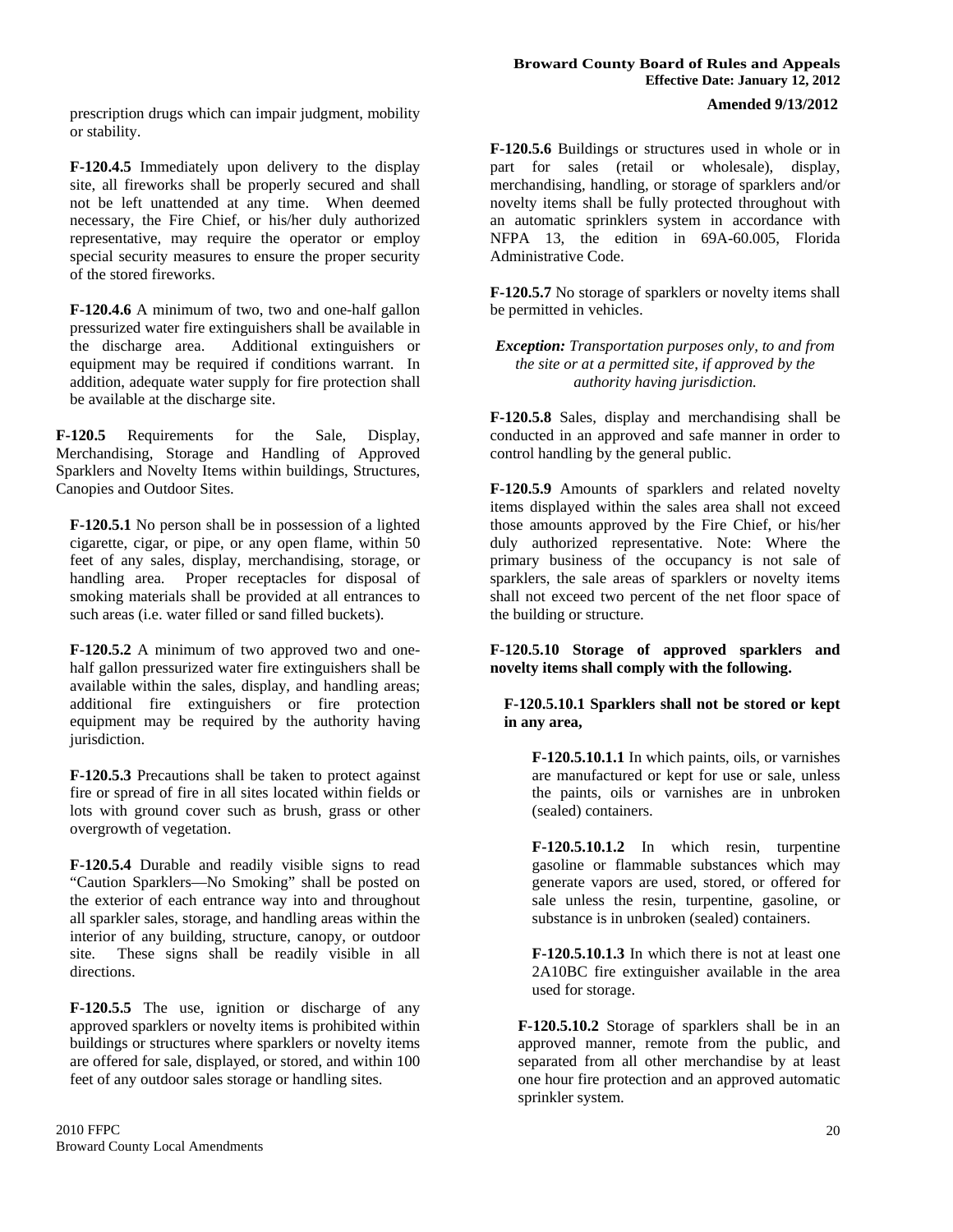*Exception: Canopies and approved steel storage vaults or containers when used outdoors.*

**F-120.5.10.3** Approved storage facilities shall be labeled with an approved Explosion placard complying with the Department of Transportation (DOT) Standard.

**F-120.5.11** Outdoor sites for sale, storage, and/or handling of approved sparklers shall comply with the following distance requirements: The minimum distance between a storage site and any building or structure shall be 50 feet.

#### **F-120.6 Separation.**

**F-120.6.1** The minimum distance required between a site and any fuel storage/dispensing area or device shall be 50 feet.

**F-120.6.2** Storage areas shall be separated from sales and handling areas by a minimum of 25 feet.

**F-120.6.3** Any building or structure used as storage facilities for sparklers and novelty items in conjunction with outdoor sites shall comply with the one hour protection separation and automatic sprinkler system requirements as required for storage areas within building and structures.

*Exception: Canopies and approved steel storage vaults or containers.*

**F-120.6.4** When a canopy can be used in conjunction with an outdoor site operation, the following shall apply:

**F-120.6.4.1** No sides of any kind are permitted on the canopy at any time. Provide copy of Building Permit for canopy.

**F-120.6.4.2** The canopy shall comply with the flame-retardant requirement. Proper flame retardant certificate required.

**F-120.6.4.3** Proper exit and exit access shall be maintained at all times within the interior of the canopy. No obstruction to egress from any portion of the canopy is permitted.

**F-120.6.4.4** Provide and maintain a minimum of one 2A40BC dry chemical fire extinguisher, with properly updated service tag for each 2,500 sq. ft. of canopy area. Not less than one fire extinguisher for each canopy.

**F-120.6.5** If the site is to operate after daylight hours, the site shall be properly illuminated. If electricity powered and/or electrical equipment is used, the following shall apply:

**F-120.6.5.1** All electrical equipment and associated wiring shall comply with NFPA 70, the National Electrical Code, edition as adopted in 69A-60.005, Florida Administrative Code. Provide copy of permit for electrical service and equipment.

#### **F-120.6.5.2 If fuel powered generator is to be used to supply power for the site, the following shall apply.**

**F-120.6.5.2.1** Generator shall be kept a minimum distance of twenty feet (20') from sales, storage, or handling area.

**F-120.6.5.2.2** Precautions against fire or fire spread shall be taken when generator sites are located within fields or grassed lots.

**F-120.6.5.2.3** Only an approved metal five gallon safety container shall be used to store fuel for the generator. Fuel containers shall be properly stored with a maximum of ten gallons per site.

**F-120.6.5.2.4** Approved fuel containers shall not be stored in sales, storage, handling areas or vehicles.

**F-120.6.5.3** Durable sign to read "NO SMOKING" shall be posted at the generator site.

**F-120.7** The requirements for the use of pyrotechnics before a proximate audience shall be in accordance with the standards as set forth in the FFPC. In addition, the following local amendments shall apply:

**F-120.7.1** A permit application for the use of pyrotechnics before a proximate audience shall be submitted in writing to the local Fire Marshal/Fire Code Official, or his/her duly authorized representative at least 15 business days prior to the display.

**F-120.7.2** The local Fire Marshal/Fire Code Official, or his/her duly authorized representative at their discretion, shall require standby fire watch personnel employed by the AHJ of the fire department, to be on duty for each display or performance. When deemed necessary by the local Fire Marshal/Fire Code Official, or his/her duly authorized representative, additional fire and rescue apparatus may be required for the display or performance. Any and all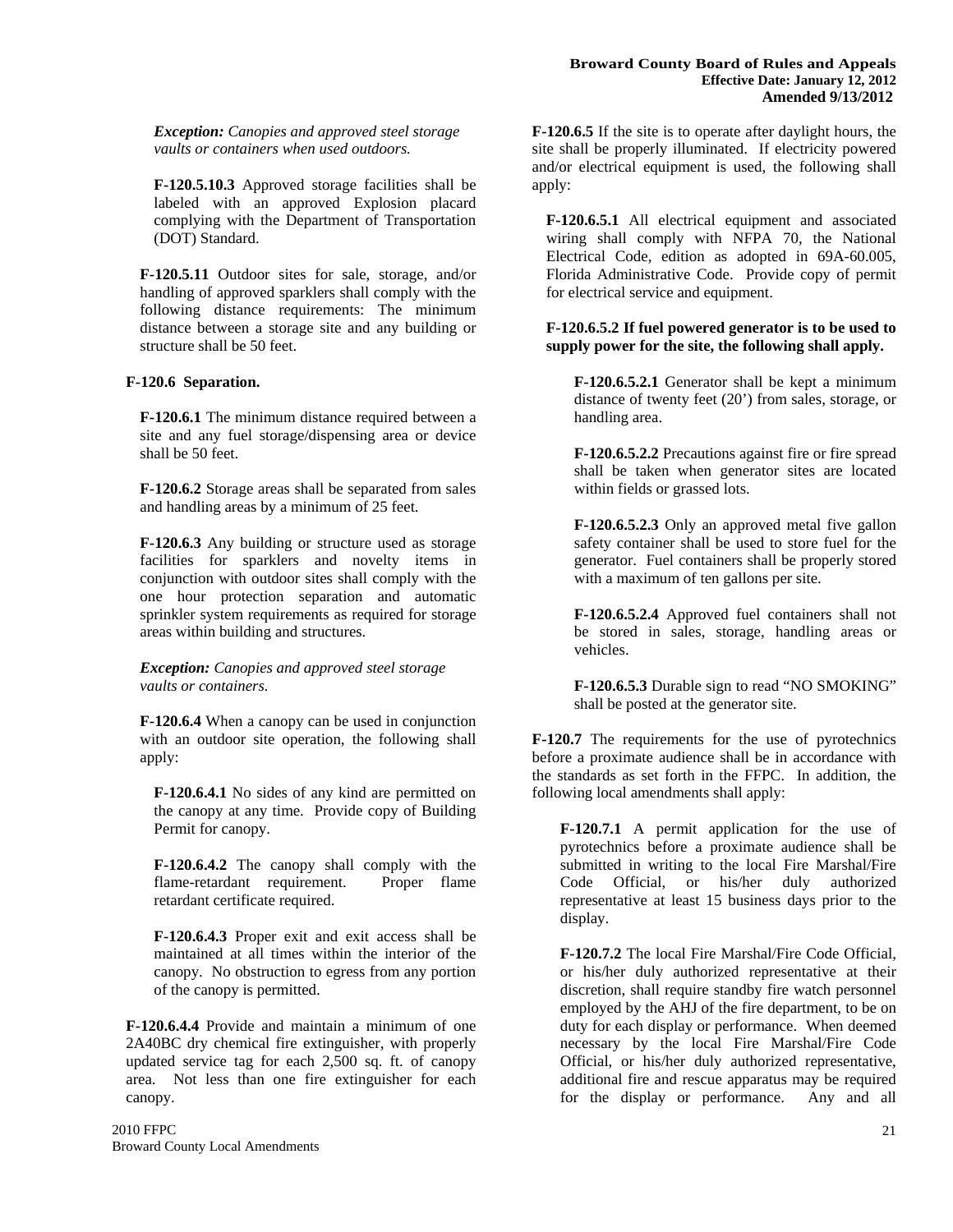expense(s) of standby personnel services and apparatus shall be borne by the permit holder.

**F-120.7.2.1** Standby fire watch personnel shall be on duty from the time of display setup, during the display, and until termination of the display and removal of all pyrotechnic materials, debris, and devices from the site.

**F-120.7.2.2** In the case of indoor displays or performances, standby fire watch personnel shall be maintained until total restoration of normal functioning of the fire safety systems has been verified.

**F-120.7.2.3** At a minimum, at least one of the assigned standby fire watch personnel shall be a BORA Certified Fire Inspector.

**F-120.7.3** Any indoor use of pyrotechnics shall not be permitted in buildings or any portion thereof unless protected by an approved automatic sprinkler system.

**F-120.7.3.1** Indoor use of pyrotechnics shall be prohibited in temporary structures such as tents, canopies,

#### **F-120.8 Rooftop Pyrotechnics: In addition to the aforementioned code requirements, the following shall apply to rooftop pyrotechnic displays:**

**F-120.8.1** Only NFPA 1126 approved pyrotechnics shall be permitted for all rooftop displays.

**F-120.8.1.1** If a rooftop display is being proposed, the pyrotechnician shall identify a debris fallout area on the submitted plan.

**F-120.8.1.2** The pyrotechnician shall provide the local Fire Marshal/Fire Code Official, or his/her duly authorized representative with an approved, written notice from the FAA acknowledging receipt of the time frame of the display, the pyrotechnic material used, and approval from the FAA representative to proceed with the event.

**F-120.8.1.3** Such an approved written notice shall be a part of the permit application submitted at least 15 working days prior to the event.

**F-120.8.1.4** Failure to provide approved, written notice from the FAA to the local Fire Marshal/Fire Code Official, or his/her duly authorized representative, shall be cause for denial to display rooftop pyrotechnics.

**F-120.8.1.5** At the discretion of the local Fire Marshal/Fire Code Official, or his/her duly authorized representative, the pyrotechnician may be required to post all, or part of the following:

**F-120.8.1.5.1** Additional insurance policy in the amount of one million dollars indemnifying the local AHJ.

**F-120.8.1.5.2** Post a refundable clean-up bond with the local AHJ holding the pyrotechnician responsible for post-event clean up from pyrotechnic debris fallout.

**F-120.8.1.5.3** If the pyrotechnician is not directly responsible for post event cleanup of debris, the pyrotechnician shall furnish written proof from the party responsible for post event cleanup of pyrotechnic debris.

**F-120.8.1.6** The pyrotechnician shall be held responsible for the cleanup of any NFPA 1126 pyrotechnic material fallout on any structure, vehicles, and/or part thereof in the fallout area unless otherwise advised in writing, to the fire code official, as to the contracted party responsible for such cleanup.

#### **F-121 Photovoltaic(PV) Solar Electrical Equipment (Systems)**

The design, installation, operation, inspection, and maintenance of all photovoltaic electrical equipment, except for that equipment used in one and two-family single residences, shall comply with this section of the Local Fire Code Amendments to the Florida Fire Prevention Code and NFPA 70 NEC.

**F-121.1 Signage** PV solar disconnects on commercial applications shall be located as close as possible to the main utility disconnect and in a location clearly visible and shall be labeled as "SOLAR ELECTRICAL DISCONNECT" and comply as follows.

**F-121.1.1** Sign shall be either Aluminum (0.40 to 0.60 gauge) or Plastic (0.40 to 0.60 gauge).

**F-121.1.2** Sign shall be firmly attached to the structure adjacent to the main service disconnect.

**F-121.1.3** Materials used for marking shall be weather resistant. UL 969 shall be used as a standard for weather rating.